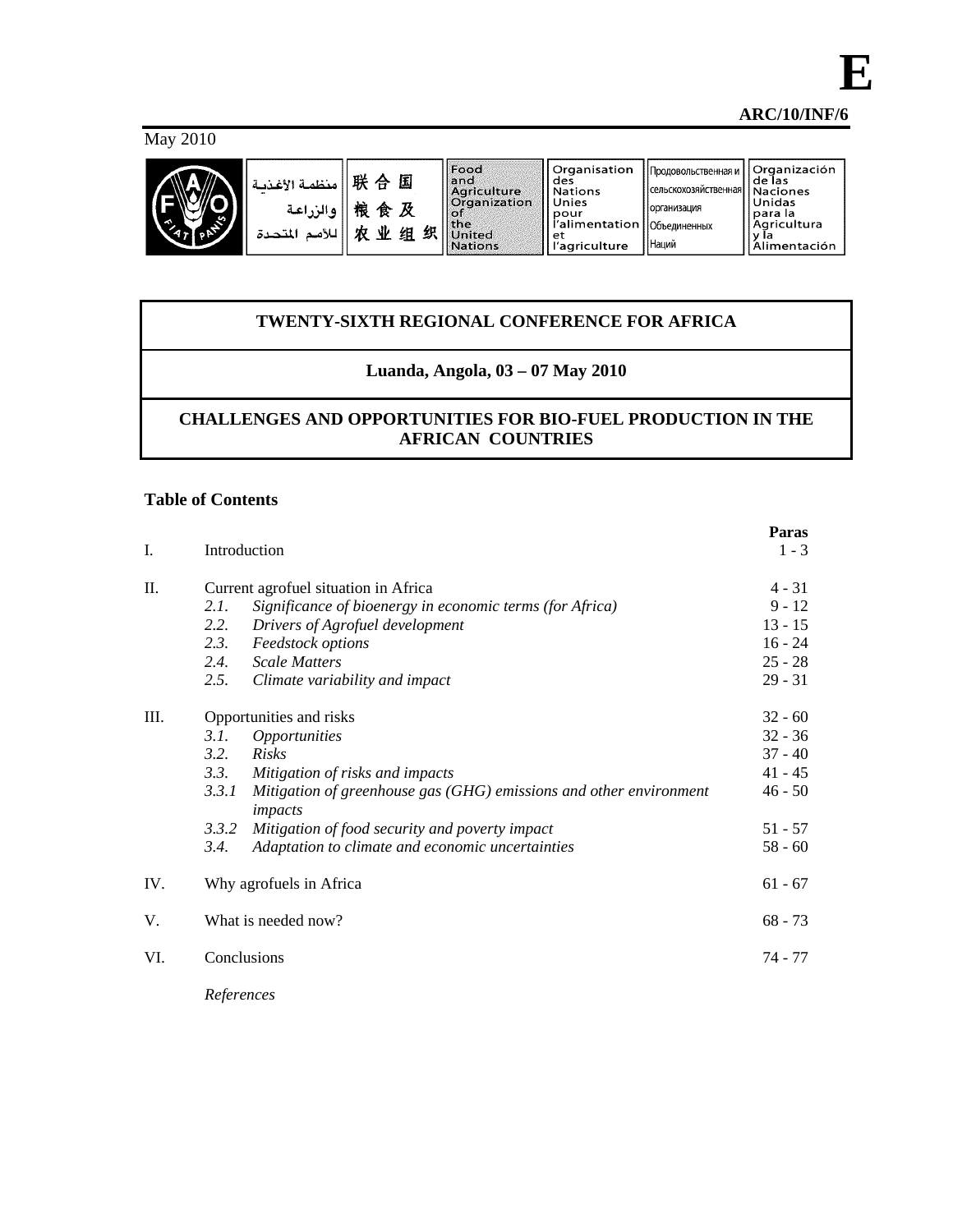# **I. Introduction**

1. Bioenergy and more precisely biofuels have been the topic of discussions around renewed agricultural development for the last few years. Their perceived risks and benefits for the environment, food security and development in general have ranged from panacea to total destruction.

| <b>Production</b><br>side, supply     | <b>Biofuel type</b>                    | User side,<br>biofuel examples                           |  |  |  |
|---------------------------------------|----------------------------------------|----------------------------------------------------------|--|--|--|
| <b>Direct</b><br>woodfuels            |                                        | Solid: fuelwood (roundwood,<br>chips, sawdust), charcoal |  |  |  |
| <b>Indirect</b><br>woodfuels          | <b>WOODFUELS</b>                       | Liquid: black liquor, ethanol                            |  |  |  |
| <b>Recovered</b><br>woodfuels         |                                        | <b>Gaseous: pyrolysis gas</b>                            |  |  |  |
| <b>Fuel crops</b>                     |                                        | <b>Solid:</b> straw, stalks, husks,<br>bagasse           |  |  |  |
| <b>Animal</b><br>by-products          | <b>AGROFUELS</b>                       | Liquid: ethanol, oil diester                             |  |  |  |
| <b>Agro-industrial</b><br>by-products |                                        | Gaseous:<br>pyrolysis<br>gas,<br>biogas                  |  |  |  |
|                                       |                                        | Solid:<br>solid<br>municipal<br>wastes                   |  |  |  |
|                                       | <b>MUNICIPAL</b><br><b>BY-PRODUCTS</b> | Liquid: sewage, sludge,<br>pyrolytic oil                 |  |  |  |
|                                       |                                        | pyrolysis<br>Gaseous:<br>gas,<br>biogas                  |  |  |  |

2. This paper will focus on the African pallet of  $\arctan x$  , which are biofuels obtained as a product of energy crops and/or agricultural by-products (including animal and agro-industrial by-products) (FAO 2004) and their best choice and development alternatives with benefits to national and rural development. Table 1 illustrates the different types and sources of existing biofuels.

3. Much of the international attention tends to focus on large scale liquid biofuels for transport, which is only a minor fraction of all biofuels. It is however the biofuel most traded on international markets and the most controversial one, as concerns impact on environment and food security. As a result, other types of biofuels and other uses than transport are given less attention and their importance for rural and national development are often simply not valued or not fully understood.

#### **II. Current agrofuel situation in Africa**

4. Overcoming energy poverty is one of Africa's greatest challenges and vital to achieving the Millenium Development Goals. Energy consumption characteristics vary widely between African countries, but most per capita consumption is far below world averages, as illustrated in Table 2 (CIFOR 2009). Africa's vast potential of renewable and non-renewable energy sources remains vastly underexploited (OECD 2009). However, the exploitation of these resources needs to be well planned and regulated to avoid large scale destruction and to assure benefits are shared equitably with rural and urban poor and small scale producers and businesses for the improved well-being of all Africans.

 $\overline{\phantom{a}}$ 

According to FAO terminology (FAO 2004):

<sup>-</sup> *Biomass* is non-fossil material of biological origin, such as energy crops, agricultural and forestry wastes and by-products, manure or microbial biomass;

<sup>-</sup> *Biofuel* is either biomass used as fuel directly, e.g. firewood, or processed biomass such as charcoal, bioethanol, biodiesel, biogas (methane) or biohydrogen;

<sup>-</sup> *Bioenergy* is energy derived from biofuels;

<sup>-</sup> *Agrofuels* are biofuels obtained from non-woody agricultural crops and organic agricultural and agro-industrial by-products

<sup>-</sup> *Agricultural by-products*: "Biomass by-products originating from production, harvesting and processing in farm areas"

*<sup>-</sup> Animal by-products*: "... by-products originating from livestock keeping. It includes among others solid excreta of animals"

Agro-industrial by-products: "Several kinds of biomass materials produced chiefly in food and fiber processing industries"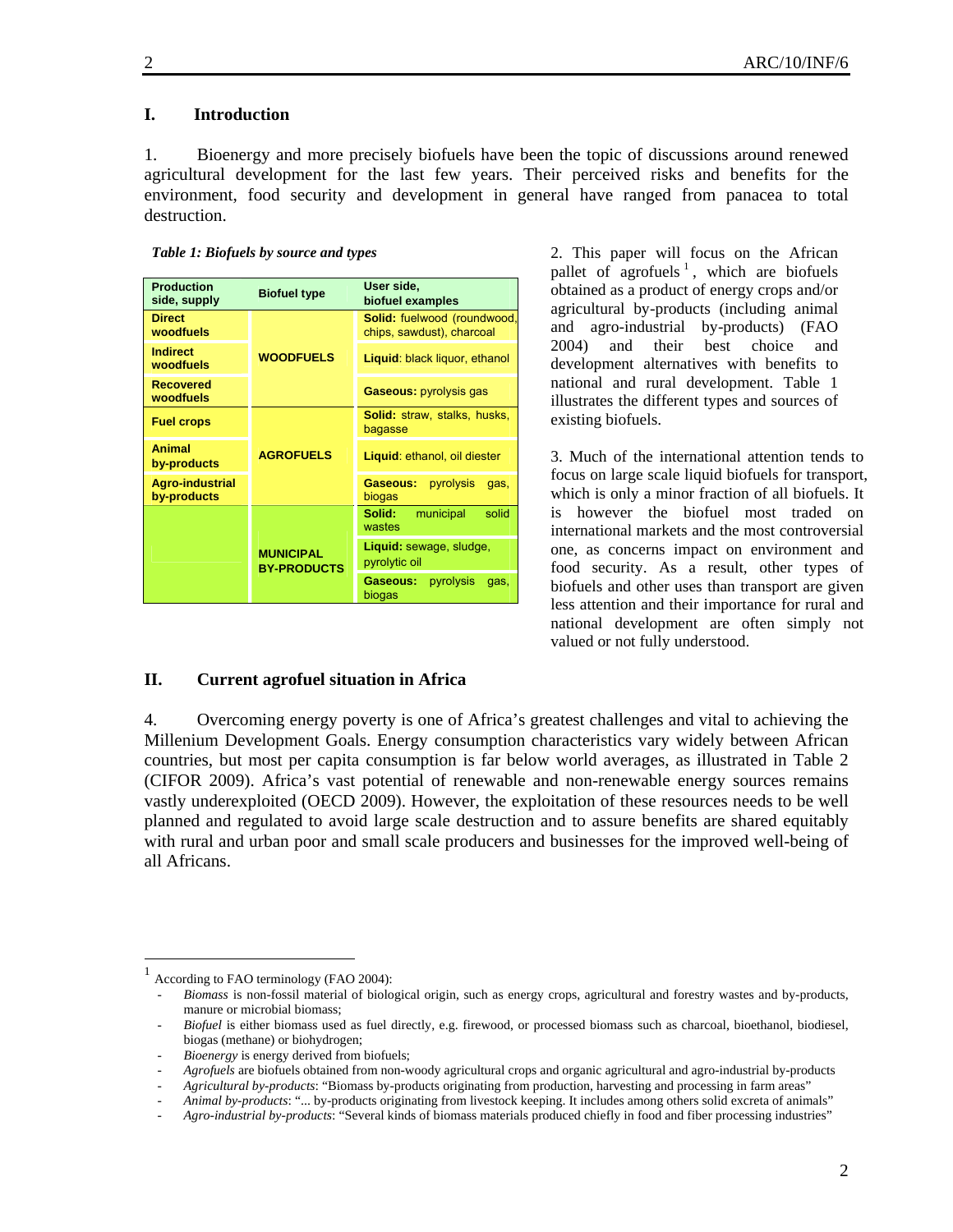|                    | Energy use per<br>capita (kgoe) | Total energy<br>from biomass<br>and waste in % | Electricity<br>consumption per<br>capita (kWh) | Liquid fuel<br>consumption<br>per capita* |
|--------------------|---------------------------------|------------------------------------------------|------------------------------------------------|-------------------------------------------|
|                    |                                 |                                                |                                                |                                           |
| World              | 1796                            | 9.7                                            | 2678                                           | 751                                       |
| Sub-Saharan Africa | 681                             | 56.3                                           | 542                                            | 117                                       |
| Ghana              | 397                             | 66.0                                           | 266                                            | 122                                       |
| Tanzania           | 530                             | 92.1                                           | 61                                             | 45                                        |
| Kenya              | 484                             | 74.6                                           | 138                                            | 101                                       |
| Mozambique         | 497                             | 85.4                                           | 450                                            | 39                                        |

*Table 2: Annual energy consumption characteristics of sub-Saharan African and selected countries compared to global trends (World Bank 2009)* 

Source: Compiled from World Bank 2008

\* Calculated from 2004 oil consumption and population data at www.eia.doe.gov/emeu/international

5. A recent World Bank report (WB 2010) summarizes IEA and FAO statistics and predicts a large increase in use of primary solid biomass fuels to 2030, larger in total mass than growth in fossil fuel consumption. Solid biomass energy consumption is expected to be equal to production, although it remains mostly subsistence oriented, unhealthy, unsafe and unsustainable in nature (FAO 2009). Its share of total primary energy supply (TPES) decreases from 63.3% of the total in 2005 to approximately 51% in 2030 despite its 27.8% increase in consumption to 377.4 MTOE<sup>2</sup> including fuelwood, agricultural wastes and more modern uses. The same projections assume a production of only 3.2 and 3.5 MTOE of bioethanol and biodiesel, respectively, by 2030 of which about one third may be consumed in Africa. This compares to a production projection for Latin America of 20.4 and 5.9 MTOE bioethanol and biodiesel, respectively, for 2030. The land resources for such production increases seem to be available (see Table 3), although suitable land availability varies greatly from country to country and much more detailed analysis of the type carried out by BEFS (BEFS 2009) is necessary to obtain information reliable enough for local land use planning.

6. The relatively high increase in primary solid biomass consumption (fuelwood) is due firstly to population growth (in 2015 a further 54 million Africans will be dependant on traditional biomass (IEA 2006) and second to a rise in income too small to result in significant switching to other types of fuel. Urbanization and rising urban income are expected to continue the trend towards a higher charcoal portion of overall fuelwood use, thus increasing the overall fuelwood demand due to high transformation losses (WB 2010, p.123). Therefore solid wood biomass will remain the main bioenergy and energy source, in general, for Africa and without decisive intervention this will lead to shortages and severe environmental consequences.

7. Most African countries produce sugar, but few have ventured into sugar ethanol production like Malawi and more recently Mozambique. Jatropha production across the continent is still low, but the oil has also been used in pilot electrification projects, which exhibit a very slow startup period due to the fact that it takes at least 4 years from planting to oil production. Using various waste products for electricity (co-)generation faces large infrastructure (transport) and investment barriers. In general though physical potential for bioenergy production is estimated to be fairly high.(WB 2008).

8. Although the future competitiveness of African liquid biofuels is still uncertain, even if expected to be lower than that of other net-exporting regions, Africa has and continues to attract investment for export production. It is those investment pressures, often for large tracts of land,

 $\overline{a}$ 

 $2$  MTOE – Million tons of oil equivalent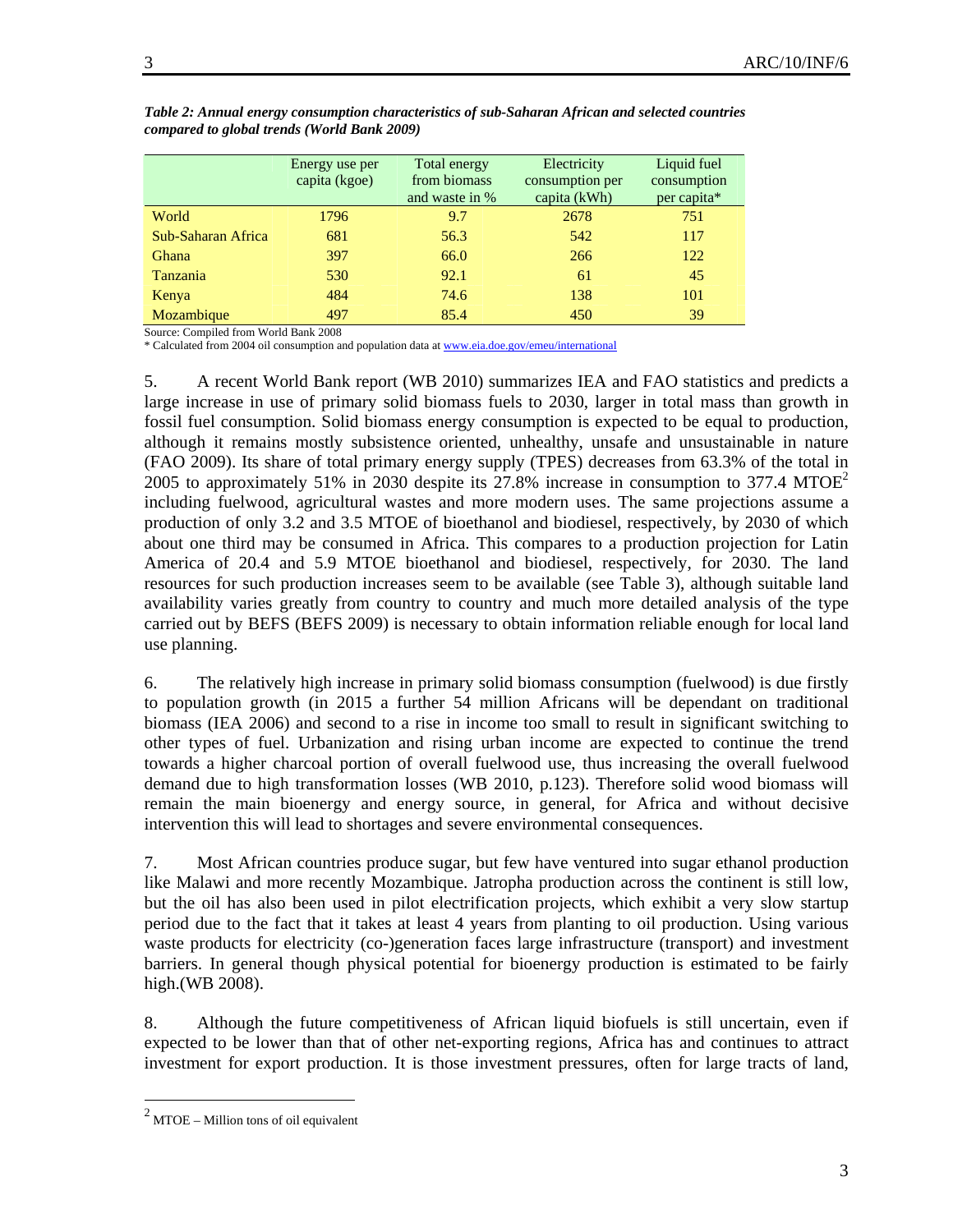including high biomass forests and grasslands or otherwise good agricultural land, that are making a careful decision making process urgent, before invaluable natural resources or food production potentials are irreversibly lost.

|                                                                       | <b>Botswana</b> | Namibia | Tanzania   | S. Africa | Mozambique | Zambia  |
|-----------------------------------------------------------------------|-----------------|---------|------------|-----------|------------|---------|
| Diesel use in $1/yr \times 10^6$                                      | 281             | 445     | 667        | 7987      | 381        | 327     |
| Petrol use in $1/yr \times 10^6$                                      | 301             | 325     | <b>202</b> | 10 289    | 107        | 210     |
| Percent of total land needed<br>to meet transport fuel needs          | 0.9             | 0.9     | 1.2        | 14.6      | 0.8        | 0.8     |
| Land needed to meet biofuel<br>targets in ha                          | 26 078          | 38 917  | 53 855     | 307 375   | 30 631     | 56 28 6 |
| Estimates of jobs created to<br>meet biofuel targets <sup>1</sup>     | 12 25 1         | 18 608  | 26 399     | 142 919   | 15 0 36    | 27 04 6 |
| Estimates of jobs created to<br>meet national fuel usage <sup>1</sup> | 245 028         | 372 160 | 527 980    | n/a       | 300 712    | 270458  |

*Table 3: Rough estimates on land needed to meet five per cent (two per cent for South Africa) biofuel targets and total fuel needs (based on von Maltitz and Brent 2008 from CIFOR 2009)* 

All calculations based on sugarcane and Jatropha as feedstock. Values are not linked to specific country or growth conditions and assume suitable land is available.

<sup>1</sup>These figures are based on 0.5 jobs per hectare for biodiesel and 0.33 jobs per hectare for sugarcane as used in Econergy 2008. Most would be low-paying labourer jobs.

## *2.1 Significance of bioenergy in economic terms (for Africa)*

9. To date the most significant value of bioenergy to the African economy is that of solid biomass as fuelwood for cooking and heating. Approximately 603 million  $m^3$  were consumed in 2007 (FAO 2009). An increasing amount is transformed into charcoal for mostly urban consumers. Efficiency of both charcoal and wood fuel can be greatly improved and with it the life quality and contribution to the economy of millions of women and children (two million death per year in developing countries from fuelwood use alone, mostly in unventilated kitchens (UNDP/WHO 2009). Cooking and heating stove improvements have been promoted for decades with only scarce success at occasions where innovative and dynamic local entrepreneurs, with considerable start up support, have commercialized and made attractive low cost stoves. Multiplier effects from improved health and additional household time related to improved use of fuelwood and charcoal are expected to be significant at the household and community level.

10. Agrofuel production is expected to revitalize the agricultural sector and thus has the potential to significantly contribute to better income and food security of a large percentage of the population. In Africa, the majority of the working population relies on agriculture to make a living. Due to their efforts, agriculture contributes 40 per cent of the continent's collective Gross Domestic Product. However, dual subsistence and cash crop production systems in several African countries, while generating significant export earnings, have failed to bring about more sustainable food security, as shown by their import dependence. Thus, without careful policies and regulations, cash crop earnings from agrofuels and especially export earnings, do not necessarily benefit producers or most food insecure people.

11. The permanent loss of natural resources like primary forest and grasslands is likely to be of much higher cost, for replacement, if possible, or as value for future economic benefits. This holds even more weight, if local economic benefits are considered, i.e. particularly if most economic benefits from conversion to plantation or agrofuel crops is exported.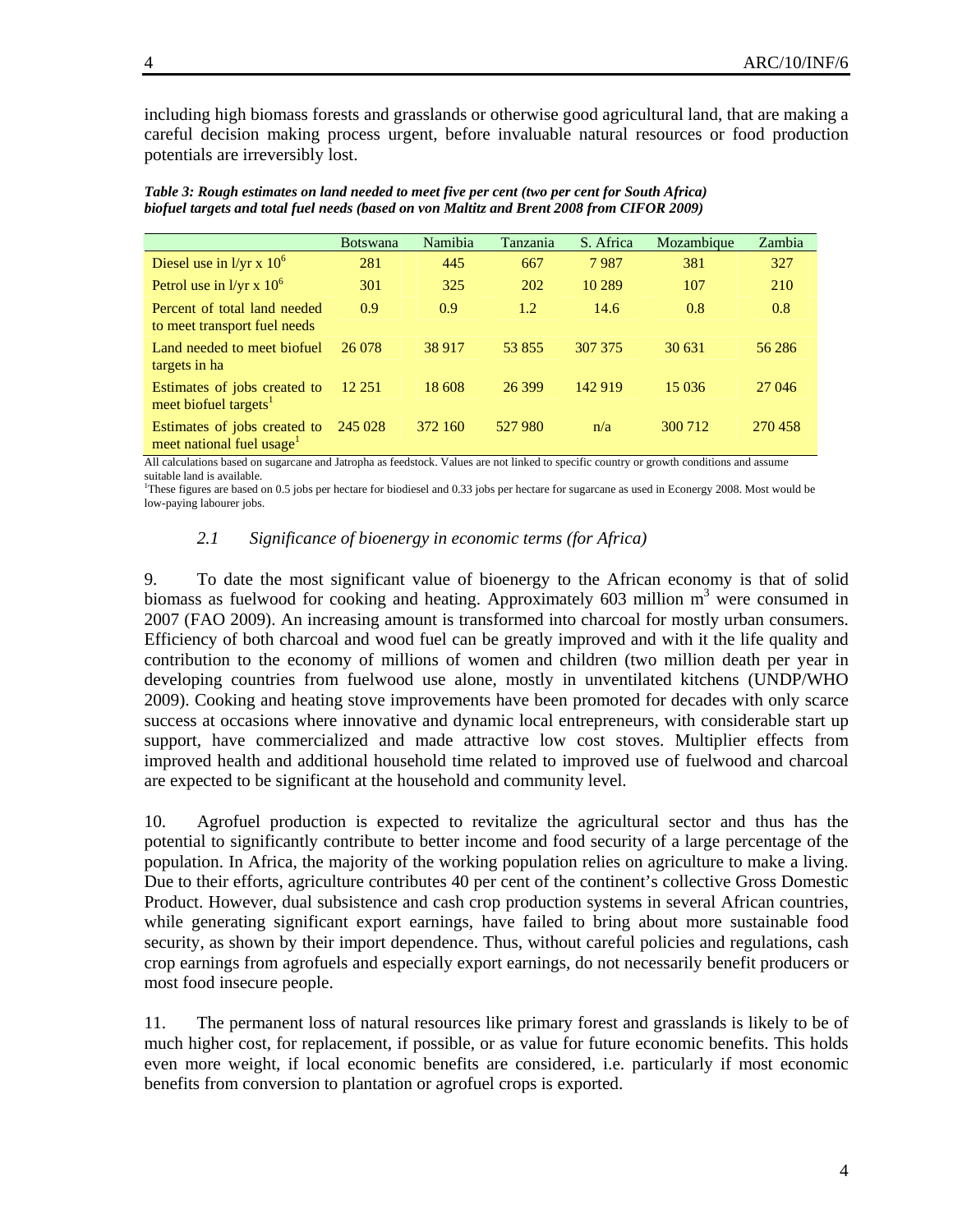12. A much larger (national and local) benefit is obtained, if bioenergy, including solid biomass, is used to energize rural economies, i.e. be part of an integrated rural development package that includes among other an energy mix of various renewable and fossil energies, increased use efficiency, and opportunities for continued markets. If promoted together with advanced cultivation practices for increased soil fertility (organic matter) and food crop integration (rotation, multiple cropping) there will be simultaneous benefits for greater food production resilience to climate variations, for more stable food security and also for poverty reduction. The latter will allow the fuller development of the human capacities and thus make a very substantial longterm contribution to the development of and quality of life in each nation. The above rationale explains the deliberate choice of UEMOA countries to prioritize bioenergy for domestic purposes (UEMOA 2008).

# *2.2 Drivers of agrofuel development*

13. The main national and international drivers for agrofuel development in Africa have been identified as: 1) international demand caused by policies in major markets and national policies for export earnings, 2) fossil fuel substitution for energy security and reduction of oil bills; 3) concerns about GHG emissions and potential carbon trade. Locally, additional drivers can be identified with rural development targets related to job and income creation, developing opportunities for local business activities, and better access to sustainable energy in rural areas with all its envisioned benefits, including poverty reduction and food security.

14. The first three drivers tend to create large scale industrial agrofuel systems, usually requiring intensive private capital investments plus considerable government incentives and regulatory support like a predictive operating environment and longterm security of assets. These systems have attracted international investment. The international arena is still fairly uncertain concerning total demand and pricing. Expected sustainability standards may raise investment and operating costs and strongly depend on effective local governance. In addition, regularity of supplies and quality assurance are necessary to reach international markets, at least for EU and USA markets. To evaluate how attractive an industry sector is to investment and its competitiveness a COMPETE document may give easy guidelines (COMPETE 2009b).

15. Local drivers like rural development, food and energy security, cash crop diversification, access to affordable energy, tend to foster small to medium scale agrofuel options that contribute directly and indirectly to local economic development, poverty alleviation and consequently greater food security, while bearing less environmental and social risks.

### *2.3 Feedstock options*

16. The most likely liquid biofuel feedstock crops regarding Africa are for bioethanol: sugar cane, cassava and sweet sorghum, and for biodiesel: oil palm and Jatropha (see also Table 4). Both Sweet Sorghum and Jatropha however, still have large uncertainties to overcome, as concerns yield stability, agronomic practices, local adaptations, and post-harvest treatment. Yet, both have significant advantages when integrated into diversified small to medium scale farming systems. Oil crops, such as oil palm, that may produce pure vegetable oils for direct use in diesel engines have additional advantages under many rural energy scenarios since no further processing (estherification) is required. Moreover, by-products obtained during or after processing often determine the profitability of the fuel production and need to be planned into the supply chain development.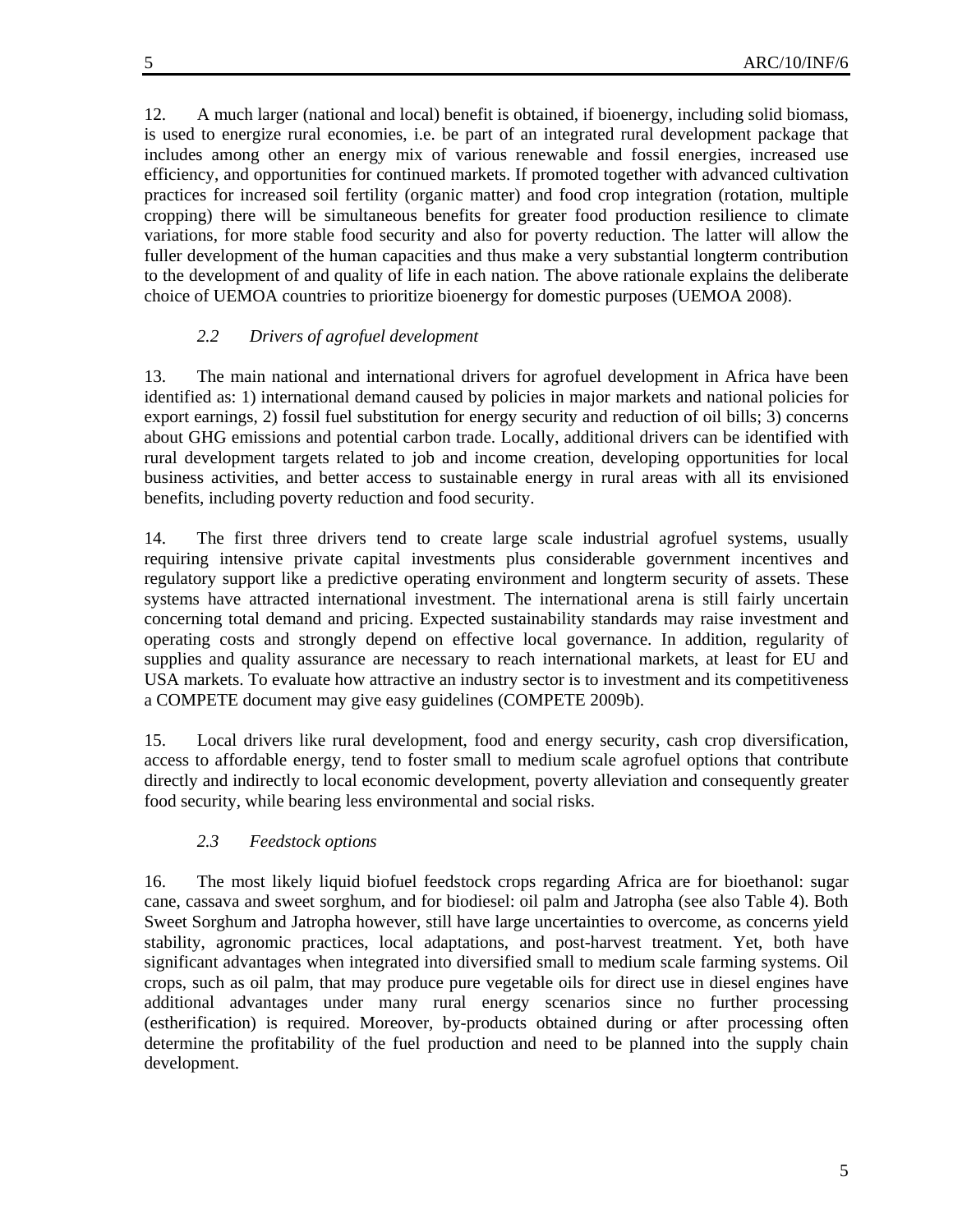|                                                        | 1 <sup>st</sup> Gen. Ethanol                                               |                                   | 2 <sup>nd</sup> Gen. Ethanol                                                                         |                                 | <b>Biodiesel</b>                                                                                  |                                                                                | <b>Biogas/Pyrolisis</b>                                                                                                       |                                |
|--------------------------------------------------------|----------------------------------------------------------------------------|-----------------------------------|------------------------------------------------------------------------------------------------------|---------------------------------|---------------------------------------------------------------------------------------------------|--------------------------------------------------------------------------------|-------------------------------------------------------------------------------------------------------------------------------|--------------------------------|
| <b>Production</b><br>scale                             | Crop<br>species                                                            | $By-$<br>$products$ <sup>1)</sup> | Crop<br>species <sup>2)</sup>                                                                        | $By-$<br>products <sup>1)</sup> | Crop<br>species <sup>3)</sup>                                                                     | $By-$<br>products <sup>1)</sup>                                                | Crop<br>species                                                                                                               | $By-$<br>products <sup>1</sup> |
| <b>Large scale</b>                                     | Sugar cane,<br>Sweet<br>Sorghum,<br>Cassava.<br>Maize,<br>Grains]<br>Algae | $1 - 5$<br>3                      | Wood,<br>coppice,<br>org. waste,<br>cane, grass,<br>whole<br>of<br>plants<br>maize<br>$\&$<br>grains | 3 & 5                           | Oil palm,<br>Jatropha,<br>Soya,<br><b>Sunflower</b><br>Algae                                      | $3 - 5$<br>3 & 6                                                               | Org. waste,<br>$\&$<br>starch<br>sugar crops,<br>oil<br>crops,<br>animal<br>waste<br>Wood & its<br>for<br>wastes<br>pyrolisis | 3 & 5<br><b>Biochar</b>        |
| <b>Large with</b><br>small scale<br><b>integration</b> | as<br>same<br>above<br>Algae                                               | $1 - 5$<br>$\mathbf{3}$           | Coppice,<br>grasses                                                                                  | 3 & 5                           | as<br>same<br>above<br>Algae                                                                      | $3 - 5$<br>3 & 6                                                               | Unlikely<br>contribution<br>from small<br>scale crops                                                                         | 3 & 5                          |
| <b>Small scale</b>                                     | limited<br>scope                                                           | limited<br>scope                  | ---                                                                                                  | $---$                           | Oil palm,<br>Jatropha,<br>Rizinus,<br>Sunflower.<br>Moringa,<br>minor crops<br>$&$ trees<br>Algae | $\overline{3}$<br>(fencing,<br>shade,<br>mulch,<br>medicine.<br>food)<br>3 & 6 | 5 Animal<br>$\&$<br>human<br>waste<br>Crop waste,<br>coppice for<br>pyrolisis                                                 | 3<br><b>Biochar</b>            |

*Table 4: Main agrofuel feedstock crops and their by-products, not including woodfuel for electricity and household use* 

<sup>1)</sup> 1 - electricity, 2 - heat, 3 - fertilizer, 4 - feed, 5 - other, 6 - nutrient extracts

<sup>2)</sup> - organic waste may comprise urban, industrial and/or agricultural waste

<sup>3)</sup> - although Jatropha has been planted on a large scale, sufficient agronomic experiences are not yet available to risk large investments

17. Improvement of existing local crops and varieties is faster and more affordable to small scale farmers than efforts to introduce alien crops and varieties with all their economic, genetic and environmental risks. The diversity created and preserved by local farmers is essential to the resilience to increasing climatic variability, particularly for those multi-purpose crops which can serve for food, feed and energy.

18. With the exception of some tree crops (for oil and solid biomass) other bioenergy crops are likely to yield better on soils that are also good for food production and with high agrochemical inputs. In the absence of well implemented regulations this is likely to create land use conflicts or impacts on social, food and environmental security. Thus trade-offs need to be carefully weighted and reasons for apparently unused or degraded land areas need to be thoroughly scrutinized, to avoid production failure or negative environmental or social impacts. Regulation or guidance on what agrofuel can be used under what conditions should be important considerations in land use planning.

19. Sustainable agriculture production or even good agricultural practices (GAP) require knowledge based farming, be it food or energy crops. Therefore choosing crops known to local farmers brings many advantages for rapid implementation, acceptance, efficiency, yield and more. Since sustainable solutions are favoured by intercropping or rotations between food and energy crops, even more knowledge is required. If such knowledge has not been able to penetrate to the farmers until now, careful evaluation of the cost and funding sources, capacities and political will to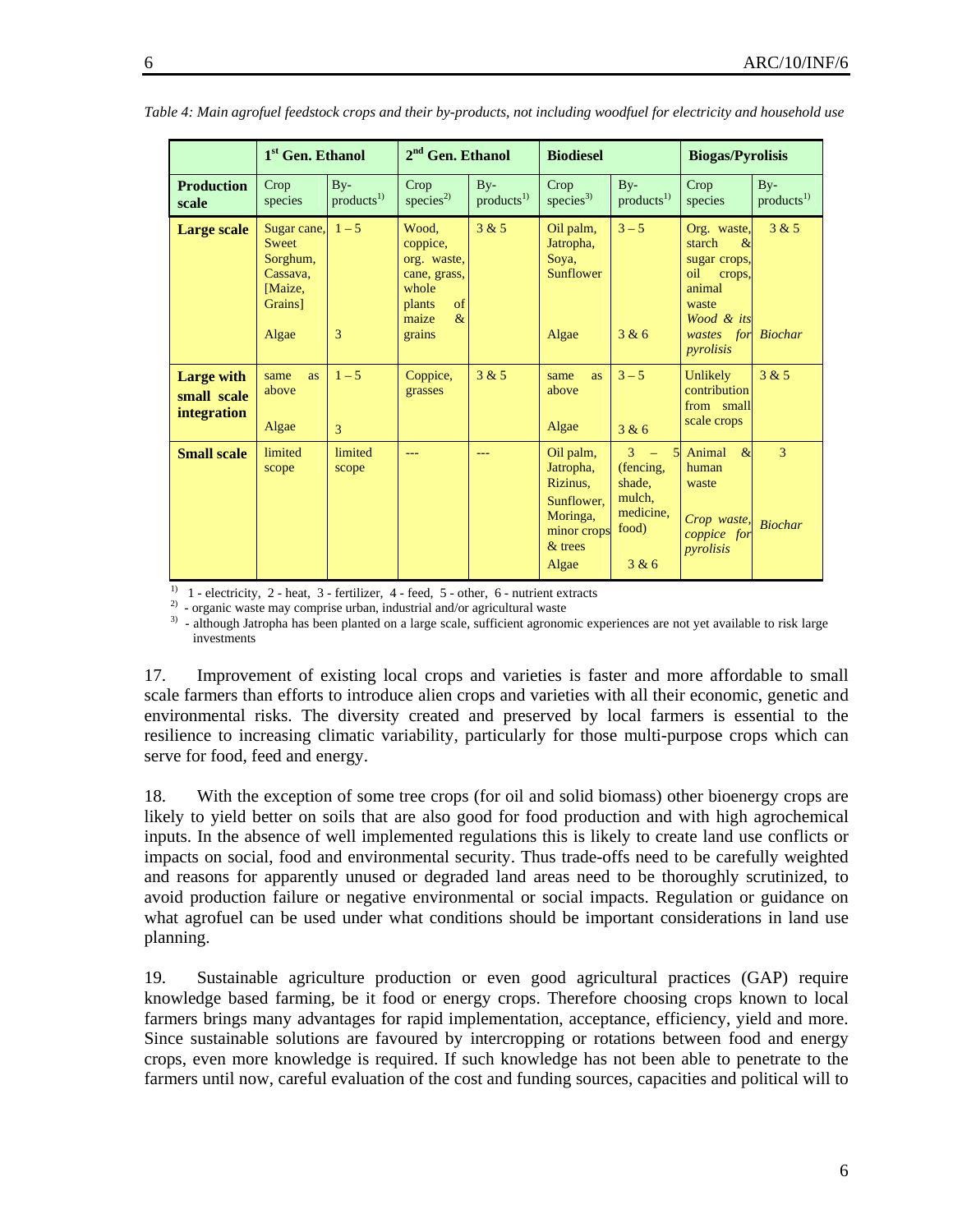promote such farming practices needs to be part and parcel of any sustainable agrofuel development programme.

20. Many new technologies like pyrolisis/biochar or  $2<sup>nd</sup>$  and  $3<sup>rd</sup>$  generation liquid biofuels are still under testing or development and/or will require investments and technologies at a scale beyond many local capacities. These technologies, while allowing for the processing of organic waste material, may also put additional pressure on woodfuel resources, because of their effective energy conversion from cellulosic raw material.

21. Government interventions have generally had little impact on the traditional uses of solid biomass for energy or its sustainable production, with the exception of some fuelwood plantations and few improved charcoal systems (FAO 2001, WB 2010). Most of the solid biomass fuel sector is informal or for subsistence use, with low investment, using few tools and often little to no management. Increasing urban demand is leading to more charcoal conversion, with very simple technologies and low conversion efficiency (WB 2010, p. 65).

22. The introduction of efficient cookstoves could easily reduce fuelwood consumption in half, even up to 10%, but programmes have struggled to make an impact. The entry of commercial players into the cookstove market for the poorest and creative new business models have recently brought promising innovation into the perspectives of scaling cookstove adoption. They start making inroads in skilfully addressing the most vexing challenges of: user motivation, affordability and level of engagement, which often entails significant changes in lifestyle. A GVEP (2009) study shows how entrepreneurs have overcome these challenges, but subsidies for the poorest are still required.

23. The most pressing resource and impact problem is currently associated with unsustainable solid biomass fuel use and the resulting biodiversity, forest and soil degradation. In some cases liquid agrofuels may successfully and sustainably substitute some fuelwood uses. This is more often the case where people have a higher purchasing power (e.g. urban centers) or where liquid biofuel cookstoves are granted under special circumstances, such as refugee camps located in areas with scarce biomass resources. However, without reducing poverty significantly this may remain only a temporary phenomenon.

24. Careful biophysical and socio-economic evaluations, as proposed by the FAO Bioenergy and Food Security Project (BEFS - see Box 1), are key to final crop and fuel choices that fulfill the chosen purpose of sustainable bioenergy development.

# *2.4 Scale matters*

25. Large scale, usually monoculture industrial liquid biofuel, systems are necessary to compete on the international bioethanol market. But they bear their own negative impact risks and mitigating requirements. Small scale farmers can be included in such production systems through contract farming schemes. Current models usually include at least a large land holding under the direct control of the industrial investor and sometimes an additional varying percentage of production sourced from smaller producers. Under carefully monitored conditions, such out-grower/contract farming schemes can be successful in allowing adequate benefits sharing for small scale farmers from these industrial cash crops. Whether they significantly improve food security for all those living in the affected areas or further away depends on a number of additional factors.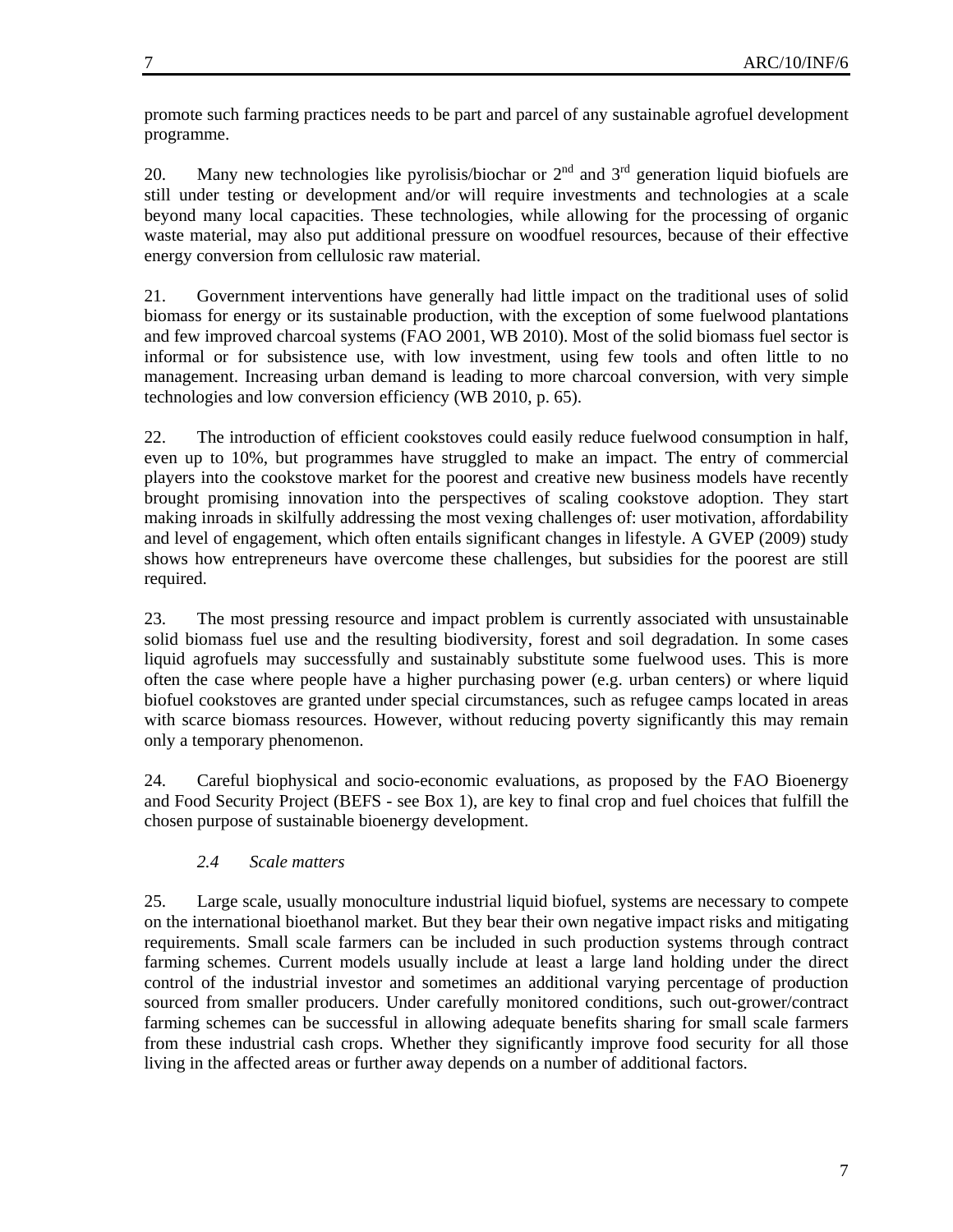26. Large scale bioenergy projects/investments need to contribute positively to food production, nature conservation, rural market opportunities and better access to sustainable energy.

27. In general, biodiesel feedstock production, lends itself better to small and medium scale developments and local use, with perhaps the exception of oil palm. Oil crops and their processing plants can grow more gradually in size and mechanization, whereas ethanol and especially sugar cane ethanol is more subject to scale based pressures like mechanization, transport and rapid processing needs and requires much larger up-front investment. Both systems are likely to require considerable government support for startup.

28. Small scale bioenergy and more efficient fuelwood use can create new opportunities by reallocating household time and resources and thus starting a snowball effect on a variety of economic and special functions with the freed production capacity. However it may also lead to further marginalization of the role and effectiveness of women.

#### *2.5 Climate variability and impact*

29. Climate variability will affect different regions of Africa differently. Some agricultural areas may benefit from increased rainfall and carbon dioxide "fertilization", while others may experience more frequent or more severe droughts. Estimates suggest climate change will reduce crop yields by 10 per cent over the whole of Africa and even more in localized regions: a 33 per cent reduction in maize in Tanzania; millet down between 20 and 76 per cent and sorghum down between 13 and 82 per cent in Sudan (Tanzanian submission to IPCC quoted in Murray 2005).

30. In a continent where the majority of the working population depends on agricultural activities and where food shortages are already a continuous reality, such foreseeable impacts (increased variability, i.e. uncertainty) require major preparation. Therefore also, it is even more important that any impact possible from integrated agrofuel production is evaluated extra carefully as to assure a positive contribution to more resilient and better yielding production systems. On the other hand bioenegy can increase rural communities' resilience – hence adaptation to climate change – by making sustainable forms of energy more available at local level.

31. Any effort to make agricultural production, business models and social safety systems more flexible, adaptive or resilient will benefit local progress even if the severity of climatic changes is less than predicted.

## **III. Opportunities and risks**

#### *3.1 Opportunities*

32. The mere introduction of a new crop or improved variety to the farmers' seed basket by itself does neither increase income, nor food security. New seed varieties or crops may actually reduce agro-biodiversity and undermine local seed systems (FAO 2008). Economic, social, knowledge and environmental frame conditions need to be adjusted for changes to take place with such an introduction. Similarly, the increased GDP, as a result of a new export industry like agrofuels, does not necessarily represent a net benefit to the country, considering the many government incentives to investors, increased government debt to service the industry needs (e.g. infrastructure) and global business practices of maximizing profits to their foreign shareholders. Thus, careful planning, adequate participation of local stakeholders, regulation and implementation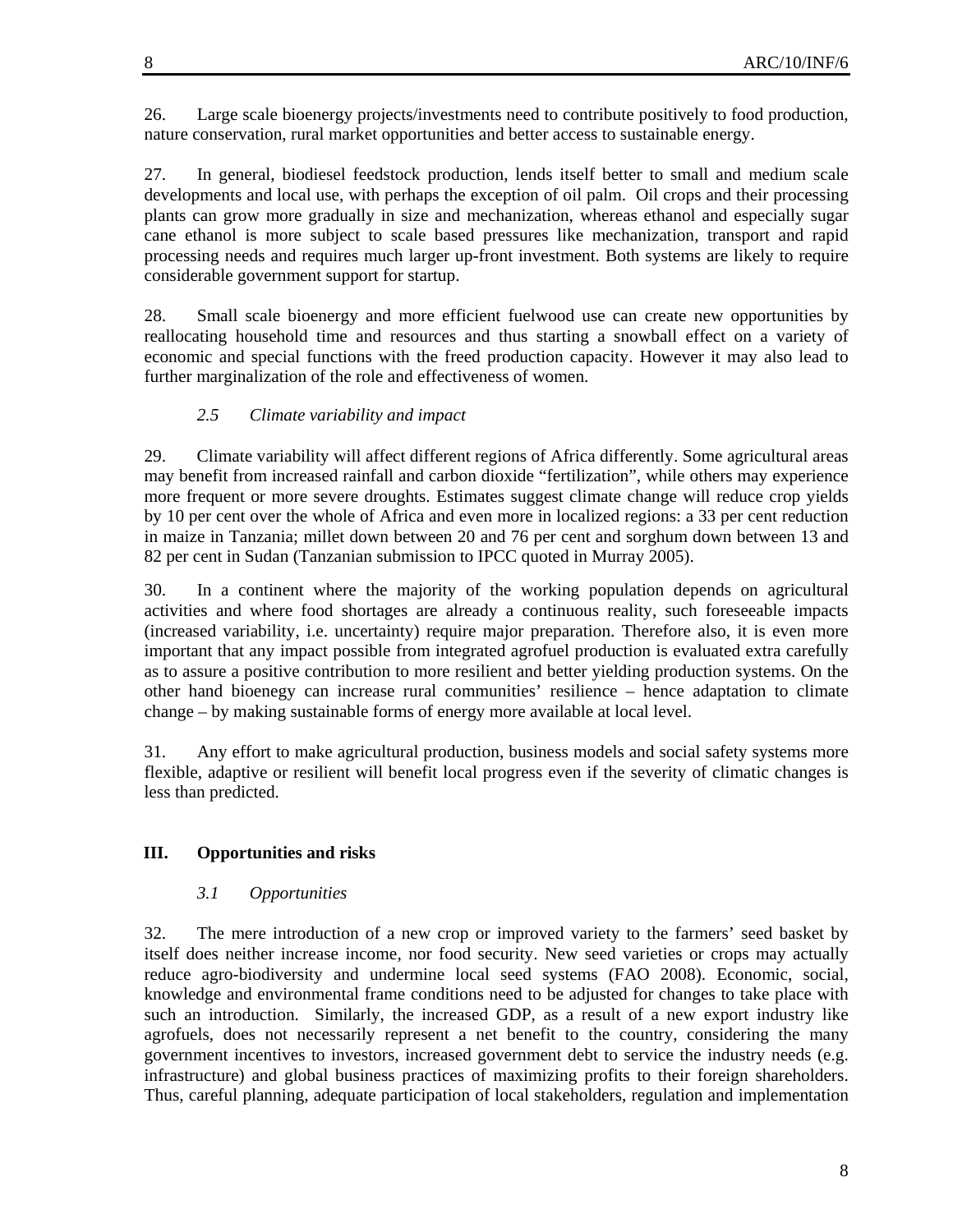and constant evaluation are essential ingredients to harnessing the various opportunities that versatile crop usage, new investment and international demand are offering in the bioenergy sector.

33. That said, the potential opportunities of a well designed and carefully implemented bioenergy programme include a number of areas related to rural and agro-industrial development:

- improved access to transport, cooking and electric energy in rural areas leading to more business and income opportunities, and better education and health services, with domino-like multiplier effect
- improved food security through more available income and more stable, higher productivity, better processing facilities, which, in turn, results from
- revitalized investment in agriculture (incl. research and extension services), and
- more diverse, flexible and resilient integrated agricultural production (food and energy),
- more rural economic opportunities like income from additional jobs with producers and secondary businesses/industries from by-products, newly available energy or from newly generated and locally circulating income,
- fuelwood substitution through increased income to afford alternative fuels and more efficient stoves, resulting in
- reduced health hazards (indoor smoke, better nutrition, cleaner water) and
- reduced environmental impact from better production methods (soil, water & GHG), higher yields (biodiversity – less new land conversions) and fuelwood substitution (less deforestation)
- marginal conditions, in terms of land quality and access, can be improved through available investment resources and better governance
- improved policy planning and dialogue between national and local government and different government sectors (because it is a necessary condition to achieve the above and a benefit to other areas of development)
- additional non-debt financing from Carbon trade (e.g. CDM C emission reduction and REDD - reduced deforestation).

These more localized opportunities will also impact developments at a national scale.

34. Larger scale bioenergy developments should contribute to local development. But thanks to their scale, they also present opportunities regarding:

- national energy security, including more stable supplies and increased fossil fuel substitution
- improved foreign exchange balances and
- infrastructure development leading to more business opportunities and the resulting chain of development.

35. All this will improve the quality of life, i.e. human well-being, across a wide range of the population, if proper safeguards, regulations and monitoring are in place, and if MDG achievement is an integrated part bioenergy development strategies.

36. The challenge is to create the necessary conditions for these opportunities to be realized. This will require political will, skill and resources. It also needs a clear vision and sometimes the questioning of old assumptions and models, of the present way of "doing business" and of using/employing human and natural resources. And, because most of the listed development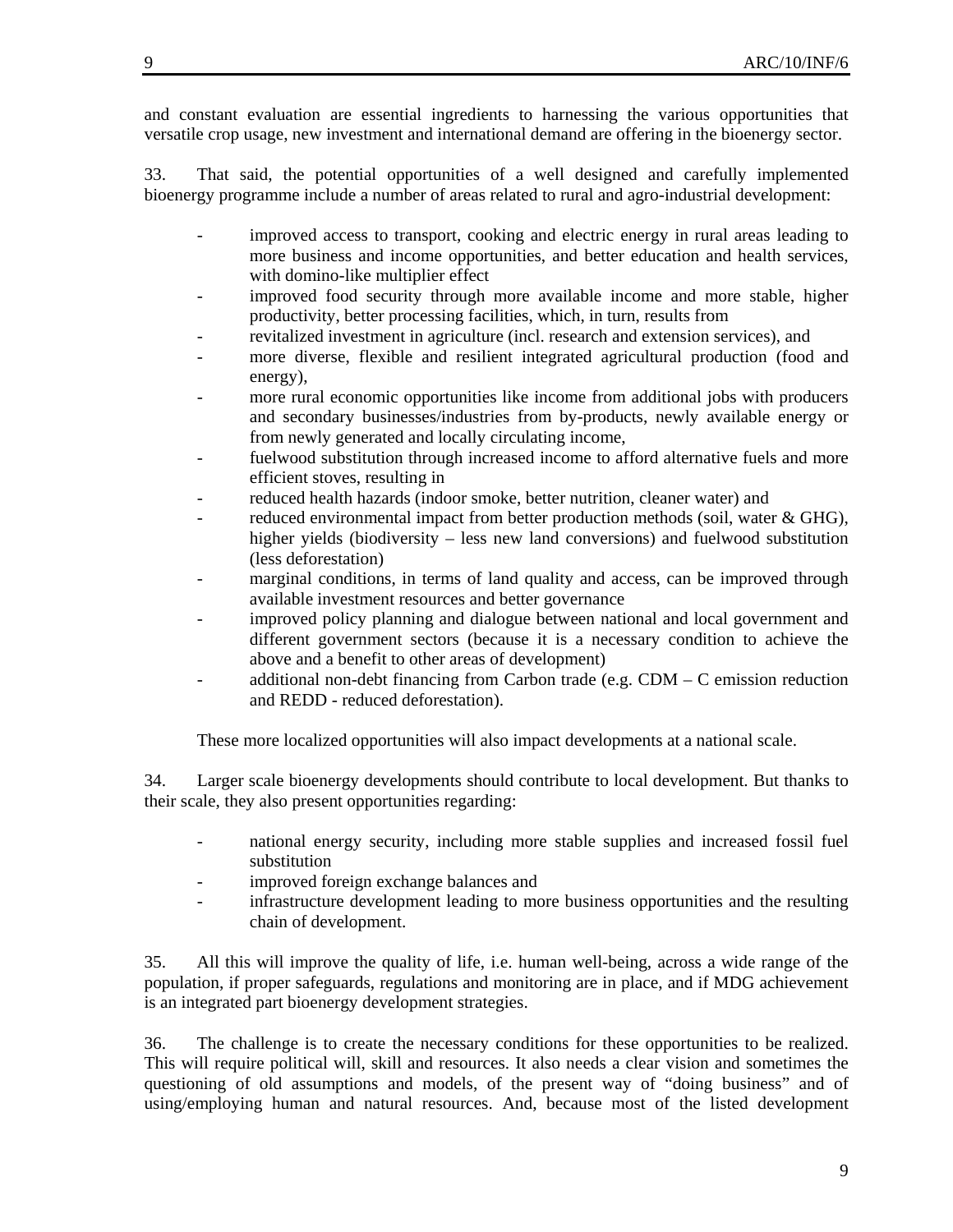opportunities are connected to agricultural production and products, still the backbone or base of most African economies and of all societies, the question: why all of this has not happened already without bioenergy, needs to be answered after deep and truthful exploration. An open dialogue and reflection might just stimulate enough motivation, insights and awareness to overcome some of the barriers to necessary change.

# *3.2 Risks*

37. There are several risks associated with agrofuel development, and in particular with large scale liquid biofuel schemes, including:

- opportunistic overexploitation, through intensive industrial agricultural production methods and inadequate land use changes, further depletes soils and water resources, destroys more biodiversity and forests, releases additional  $CO<sub>2</sub>$ , and leaves farmers and the most vulnerable regions and people unprotected against the exacerbating climate changes and decreasing environmental services
- inadequate local benefits, local labor protection and local investments, leave rural populations poorer due to poverty wages, loss of livelihood skills, less education and health and less opportunities to help themselves
- a resulting increase in value of land which may disproportionately favour land consolidation by large farmers and businesses and further reduce access to productive land by small farmers, women and rural and indigenous communities due mostly to inadequate legal protection
- well-meant or insufficient measures arriving too late or being under-financed after major investments have already created the undesirable impacts and negotiations can no longer mitigate those impacts
- lack of effective control, expertise, and assessments, especially on biodiversity impacts and land use change or water harvesting
- external influences, be they cultural (traditional, gender, religious), environmental (climate), economic (international prices and investor interests) or political (special interests, trade-offs) overpowering local wishes, decisions and actions.

38. One cannot expect that businesses operating as usual will make efforts to reduce the above risks unless obliged to do so. Many of the early investors in bioenergy in Africa were innovative businesses open to higher risk, but not always operating with higher social and environmental values. Tenuous trends toward corporate social responsibility and inclusive business approaches need local consolidation, verification and regulatory demand.

39. How much fossil fuel can be substituted and how much of the rural economy can be fueled with agrofuels is difficult to say and varies from country to country. It is unlikely though that any significant amount of industrialization can be completely fueled with agrofuels or a mix of agrofuels with currently available renewable energies.

40. The BEFS and BIAS tools (BEFS 2009, BIAS 2009) are designed to assess the best interactive optimization of agrofuel and other bioenergy potentials in a safe, sustainable environmental and socio-economic food security context, facilitating part of the analytical needs to plan the best of the above scenarios.

## *3.3 Mitigation of risks and impacts*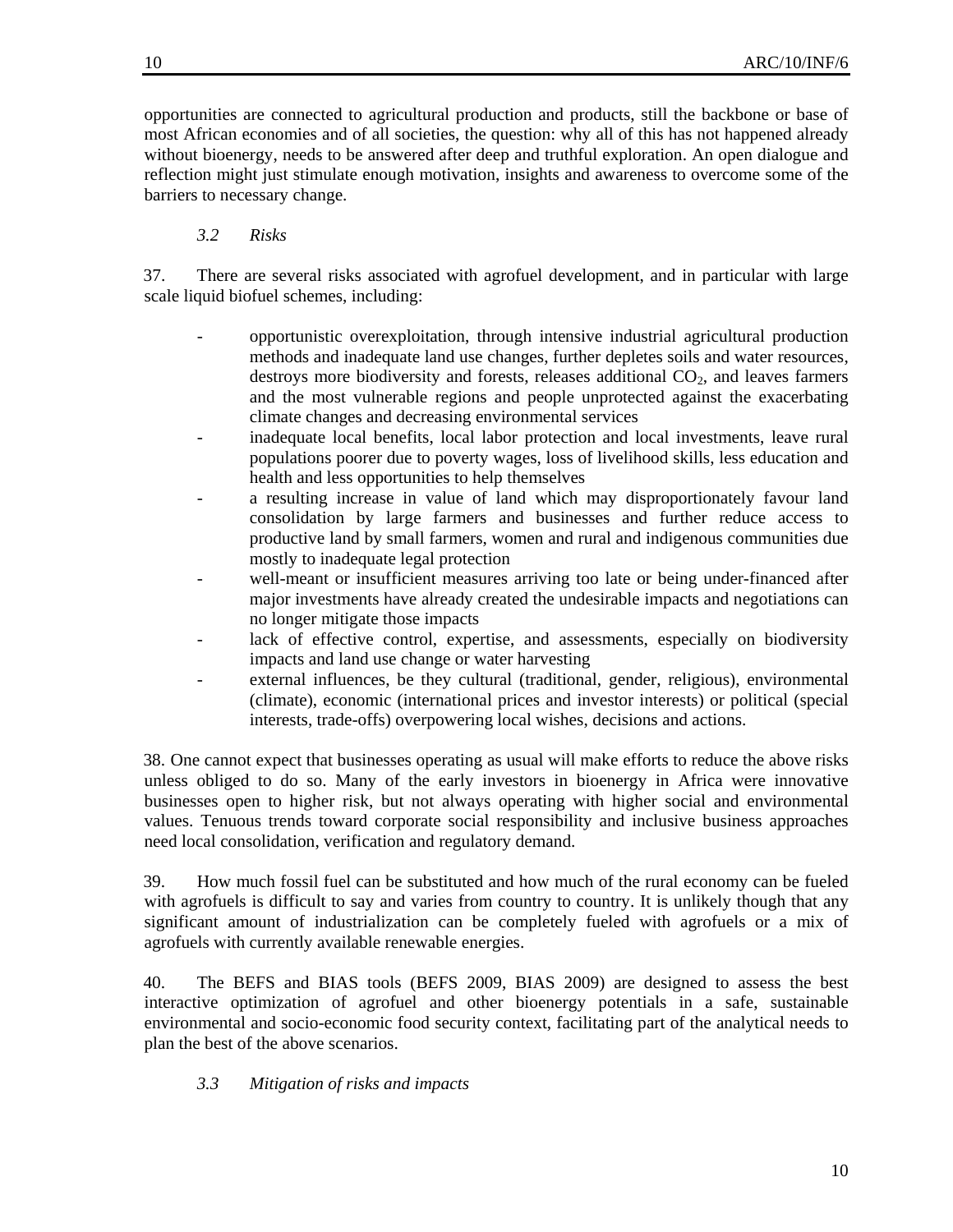- offset or mitigation of negative impacts
- prevention of negative impacts
- building resilience to uncertainties (climatic and economic)

42. Most of the production related risks and impacts can be prevented, reduced or offset by the same "good" agriculture and business practices. These include well informed and inclusive planning, priority to rainfed crops and production systems that aim to build soil fertility, climate resilience and water resources and careful integration of food and energy production on-farm or in farmer groups<sup>3</sup>. These, in turn, will benefit from external incentives to intelligent ecological rather than chemical farming, good technical assistance and from support to distinctive markets and regulations.

43. Avoiding or reducing risks from the other non-production related risks (see section 3.2) requires decisive political action and coordination in the social, economic, legal and political arena, including cross-sectoral collaboration, policies, regulations, monitoring, clear openness and participation.

44. A number of risks can be lowered by supporting or stimulating organizational and business models that assist in the diversification and stabilization of production and markets, like: contract farming, full chain development, inclusive and social business models, smallholder inclusion in any large or small scale project, participatory and collaborative local support organizations. In addition to such concrete individual actions, more systemic changes and new development models have been called for at different fora and have been suggested by world leaders in a recent report (NEF 2009).

45 A joint IIED/FAO/IFAD study (Cotula et al. 2009) provides an analysis on the complex and shifting situation of "Land Grabbing" in Africa, laying out key trends, drivers and main features of international land deals, and suggests steps to make the renewed momentum in agricultural investment work for local development and livelihoods. Since many large scale investments, but also small holder projects, are already established, they, too, should be evaluated for their ecological and social performance and, if necessary, improvements be negotiated.

## *3.3.1 Mitigation of greenhouse gas (GHG) emissions and other environmental impacts*

46. Agrofuel production can reduce GHG emissions compared to equivalent fossil fuel emissions and prevent and mitigate most negative environmental impacts, if produced with good agricultural practices (GAPs). However not all GAPs are equal in that respect. Emission balances are sensitive to yields, chemical inputs, soil management, prior land cover and effective by-product uses. Examples for that can be seen in a FAO Sweet Sorghum GHG lifecycle analysis (FAO, 2009c).

47. Optimum practices to aim for are cultivation methods that reduce soil disturbances, avoid chemical inputs, build soil fertility naturally and recycle or add value to by-products (wastes). GAPs fulfill many of these goals, with organic agriculture proven to best perform under most conditions (FAO 2009d, SA 2009). By contributing simultaneously also to more stable, sustainable

 $\overline{a}$ 

<sup>&</sup>lt;sup>3</sup> Integrated food and energy systems (IFES) have been suggested over time for various reasons. An FAO study on IFES is looking at cases of optimal combinations of food and energy production for achieving a variety of environmental, social and economic goals, and also including other renewable energy sources, i.e. not only bioenergy.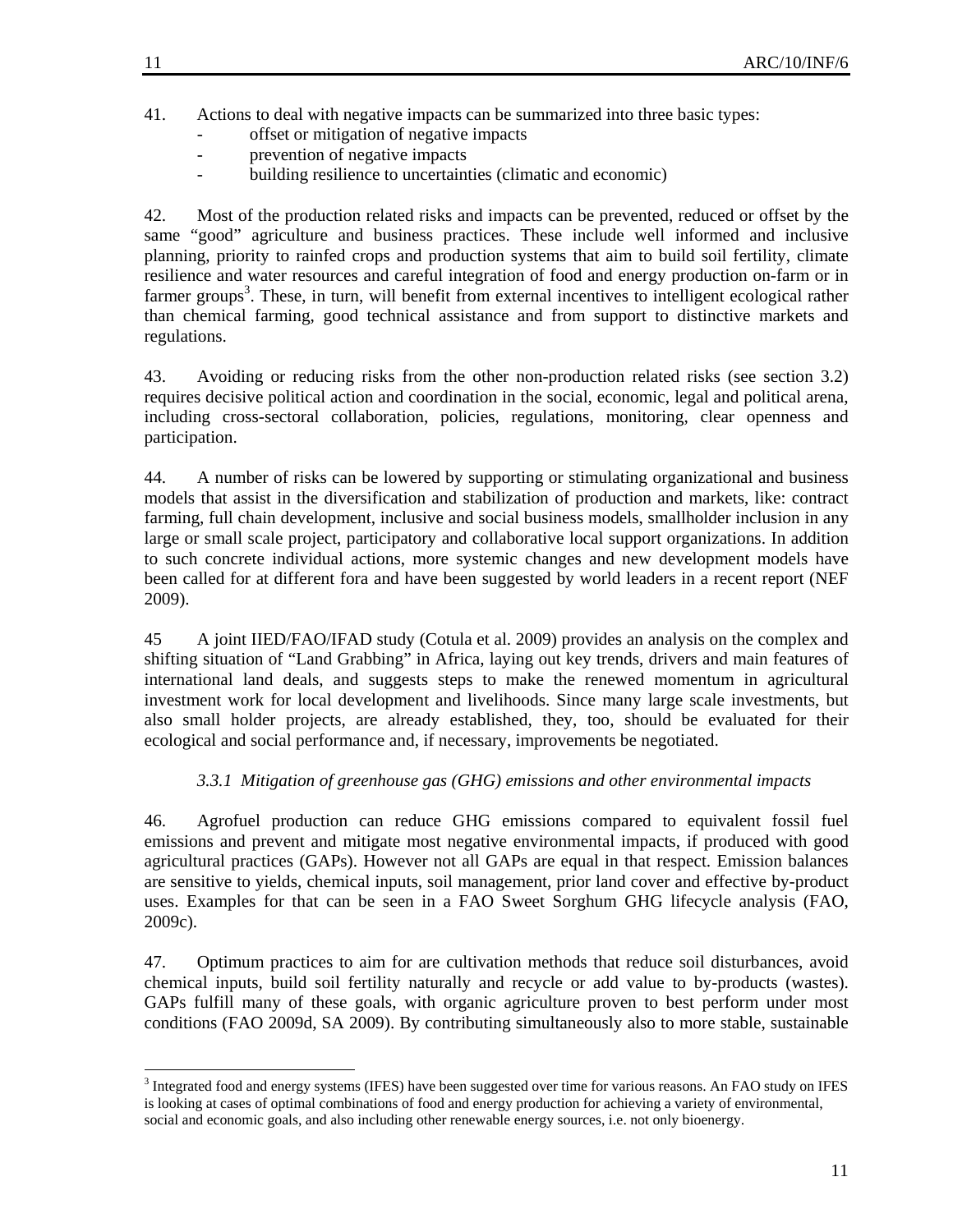and increased yields, even restoring soils and water tables in East Africa, they also increase production resilience against climate and weather impacts (UNEP/UNCTAD 2008).

48. Combined, where possible (near urban centres or on-farm), with proper organic waste management (biogas for energy extraction plus/or composting for soil fertility and C-sequestration) this is a production system beneficial to GHG balances and possible CDM financing as well as for food yield increases<sup>4</sup>.

49. Conversion of biomass-rich habitats to crop cultivation should never be considered for agrofuel production, and likewise pressures that indirectly lead to such conversion by other displaced land users. Their carbon and biodiversity content are not replaceable within reasonable timeframes, if at all.

50. Small-scale farmers, not only in Africa, have demonstrated many times that, by using sustainable production methods, they can reverse environmental damage, reduce GHG emissions and also increase resilience and adaptability to climate change (Practical Action 2008 and FAO 2009). These methods are not exclusive to small scale farmers and can also be adopted by larger production systems and enterprises and still operate profitably. However new business models and ethics may be helpful, if not necessary (IIED 2009, Simms 2005). Table 4 presents a summary suggestion of such business innovations and policy suggestions to stimulate such practices.

 $\overline{\phantom{a}}$ 

<sup>&</sup>lt;sup>4</sup> The composting of organic waste material, following certain quality standards and controlled efficiency, has received CDM credits for operations among other countries in South Africa; see: www.soilandmore.com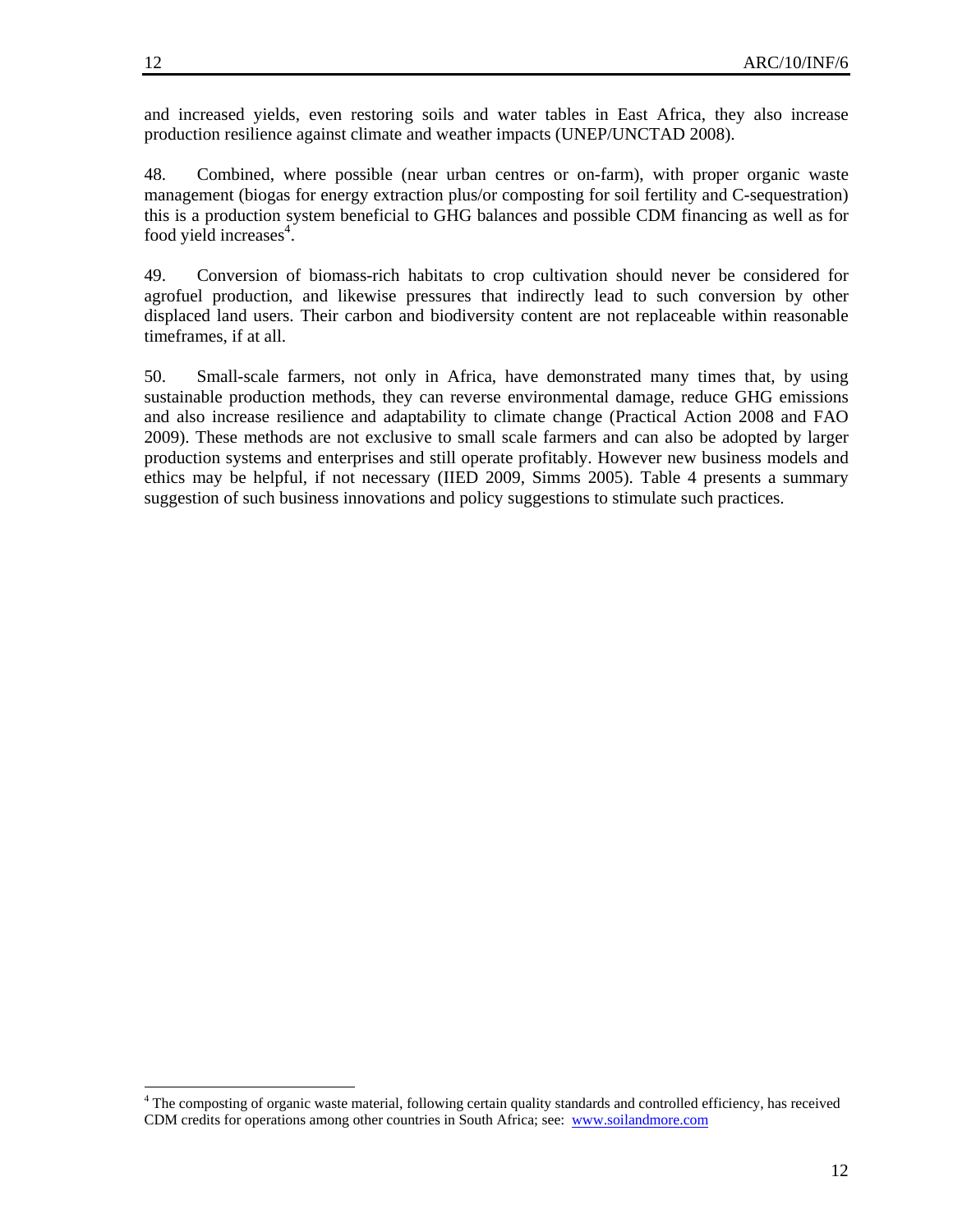| <b>Business</b><br>arrangements<br>to include<br>small-scale<br>owners and<br>enterprises | Outgrower<br>schemes<br>Purchase<br>contracts<br><b>Land leases</b><br>Sharecropping<br><b>Management</b><br>contracts<br><b>Joint ventures</b><br>(e.g.<br>community<br>$land$ inputs $=$<br>shares in the<br>business)<br>$FARMING \rightarrow$ | Cooperative<br>mills<br>Share<br>ownership<br>Small-scale<br><b>facilities</b><br>aimed at<br>local<br>end-uses<br>Supply<br>contracts<br>with larger<br>refineries<br>and<br>distributors | Limited<br>options<br>given high<br>capital costs<br>of<br>biorefineries                                                                           | <b>Intermediary</b><br>traders<br><b>Transport</b><br>contractors<br><b>Utilizing</b><br>existing<br>distribution<br>systems<br>(e.g. network<br>of rural retail<br>outlets<br>aimed<br>at farmers) | Sliding-scale<br>energy<br>pricing<br>Subsidized<br>multifunction<br>platforms<br>Subsidized<br>improved<br>appliances<br>Use of<br>unrefined oil<br>rather than<br>refined<br><b>biodiesel</b> |  |  |
|-------------------------------------------------------------------------------------------|---------------------------------------------------------------------------------------------------------------------------------------------------------------------------------------------------------------------------------------------------|--------------------------------------------------------------------------------------------------------------------------------------------------------------------------------------------|----------------------------------------------------------------------------------------------------------------------------------------------------|-----------------------------------------------------------------------------------------------------------------------------------------------------------------------------------------------------|-------------------------------------------------------------------------------------------------------------------------------------------------------------------------------------------------|--|--|
|                                                                                           | MILLING $\rightarrow$ REFINING $\rightarrow$ DISTRIBUTION $\rightarrow$ END                                                                                                                                                                       | <b>USES</b>                                                                                                                                                                                |                                                                                                                                                    |                                                                                                                                                                                                     |                                                                                                                                                                                                 |  |  |
| Options for<br>government<br>policy<br>support                                            | Support to<br>positive<br>models<br>through<br>regulation,<br>information,<br>model<br>contracts and<br>brokerage<br><b>Underwriting</b><br>community<br>business<br>involvement                                                                  | Active<br>promotion of<br>small-scale<br>milling<br>operations,<br>e.g. via<br>supply of<br>prototypes<br>Range of<br>support to<br>promising<br>joint equity<br>models                    | Employment<br><b>laws</b><br><b>Holding</b><br>developers<br>accountable<br>to job<br>projections<br>in approved<br><i>investment</i><br>contracts | <b>Local content</b><br>requirements                                                                                                                                                                | Support to<br>off-grid<br>energy<br>schemes<br><b>Subsidies</b><br>as above                                                                                                                     |  |  |
|                                                                                           | Subsidized finance and insurance schemes<br>Fiscal incentives (e.g. tax breaks, reduced concession fees)<br>Local supply quotas (e.g. Brazil's Social Fuel Seal)                                                                                  |                                                                                                                                                                                            |                                                                                                                                                    |                                                                                                                                                                                                     |                                                                                                                                                                                                 |  |  |
|                                                                                           | Active support: information, quidance, research                                                                                                                                                                                                   |                                                                                                                                                                                            |                                                                                                                                                    |                                                                                                                                                                                                     |                                                                                                                                                                                                 |  |  |

*Table 4: Business model innovations that provide small-scale opportunities in biofuel supply chains (IIED 2009)*

*3.3.2 Mitigation of food security and poverty impact* 

51. Well integrated and diversified farming and business methods, like those mentioned in the previous section are built on collaboration, participation and transparency, key concepts and action for improving the production, business and social contributions to food security.

52. By itself the introduction of a new cash crop like agrofuel feedstock will not bring about such changes as are needed to improve food security (FAO 2008). There are concerns about unequal competition to the detriment of food production, particularly for larger scale developments. At the small scale level a shift to cash crops or market orientation often shifts women's traditional control over land- and plant-based resources to men as resources become more valuable. This, in turn, may lead to over-exploitation in the absence of strong systems of indigenous resource control and become a risk to household food security.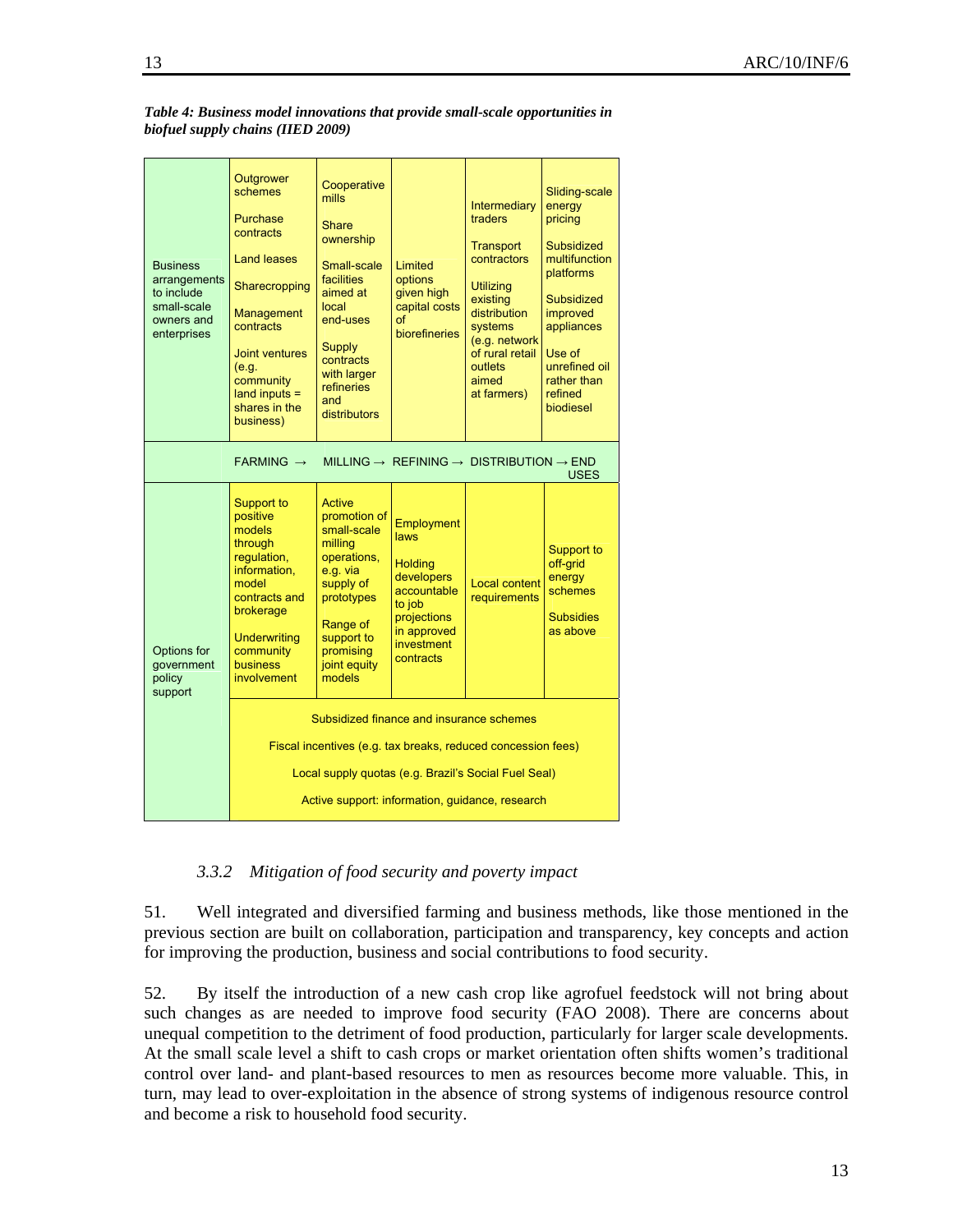53. There has been much talk about the food price changes as a result of international commodity trades, in part influenced by increased demand for maize as agrofuel feedstock in the USA. Such changes are unlikely to be repeated by smaller national or local agrofuel programmes, especially if proper attention is given to possible land use changes that displace food crops and to continued or improved food production for the local population.

54. If measures considered beneficial for sustainable agrofuel production (see section 3.3.1) are extended to regular food production or food and fuel production are closely integrated, food production should increase significantly rather than be affected negatively. That is, even if only part of the previously discussed policy, economic and social action is taken, both agrofuel production, including its secondary business impacts, and food production should lead to wider income generation, i.e. poverty alleviation, the major cause of food security. The suggested sustainable production systems will also lead to more resilient, more stable and more productive energy and food systems, and a more stable market and wider income circulation from better business models, i.e. mitigating part of energy poverty, financial poverty and food scarcity simultaneously.

55. The mitigation of potentially negative impacts on social and economic conditions of rural and urban poor has often more to do with institutional conditions like new business models and social networks and good governance, than with production methods. Equity distribution, clear ownership rights (e.g. land rights), legal recourses, participation, income opportunities, social safety nets are some of the principle measures that can be taken. Of course, also improved productivity and stability of production contribute to poverty and food insecurity mitigation.

56. The explicit inclusion of small to medium scale farmers and businesses in bioenergy policy instruments, large scale licensing and in new business models for downstream supply chains is needed to enable better income distribution and equity participation (see also Table 4).

57. It is paramount that appropriate data collection and monitoring/evaluation procedures and standards are established and used, otherwise sufficiently sensitive monitoring of impacts is not possible. BEFS tools (see Box 1) have been designed to facilitate this multi-sector task.

## *3.4 Adaptation to climate and economic uncertainties*

58. The best way to manage increased uncertainty is through increased flexibility and resilience, more robust environmental and production systems and spare resources, and adequate better management capacities to achieve the above. The production and business systems already discussed include the necessary flexibility and the potential to produce and use spare resources. However, much of the capacity to manage them is lacking, as are many of the mentioned framework conditions needed to stabilize those systems. In their absence, first priority should perhaps be the widest application of the most diverse sustainable agricultural production methods with a high diversity of crops, energy crops being only one part, as described in section 3.3.1. To combine diversification with sustainable yields would require some improved mostly rain-fed agricultural practices such as: locally adapted seeds, cover crops, no-till, building soil organic matter, and integrated pest management with healthy pollinator populations. The resulting improved soil cover and structure will reduce impacts from flooding, droughts, water shortages and desertification, thereby also improving global food and water security (SA 2009).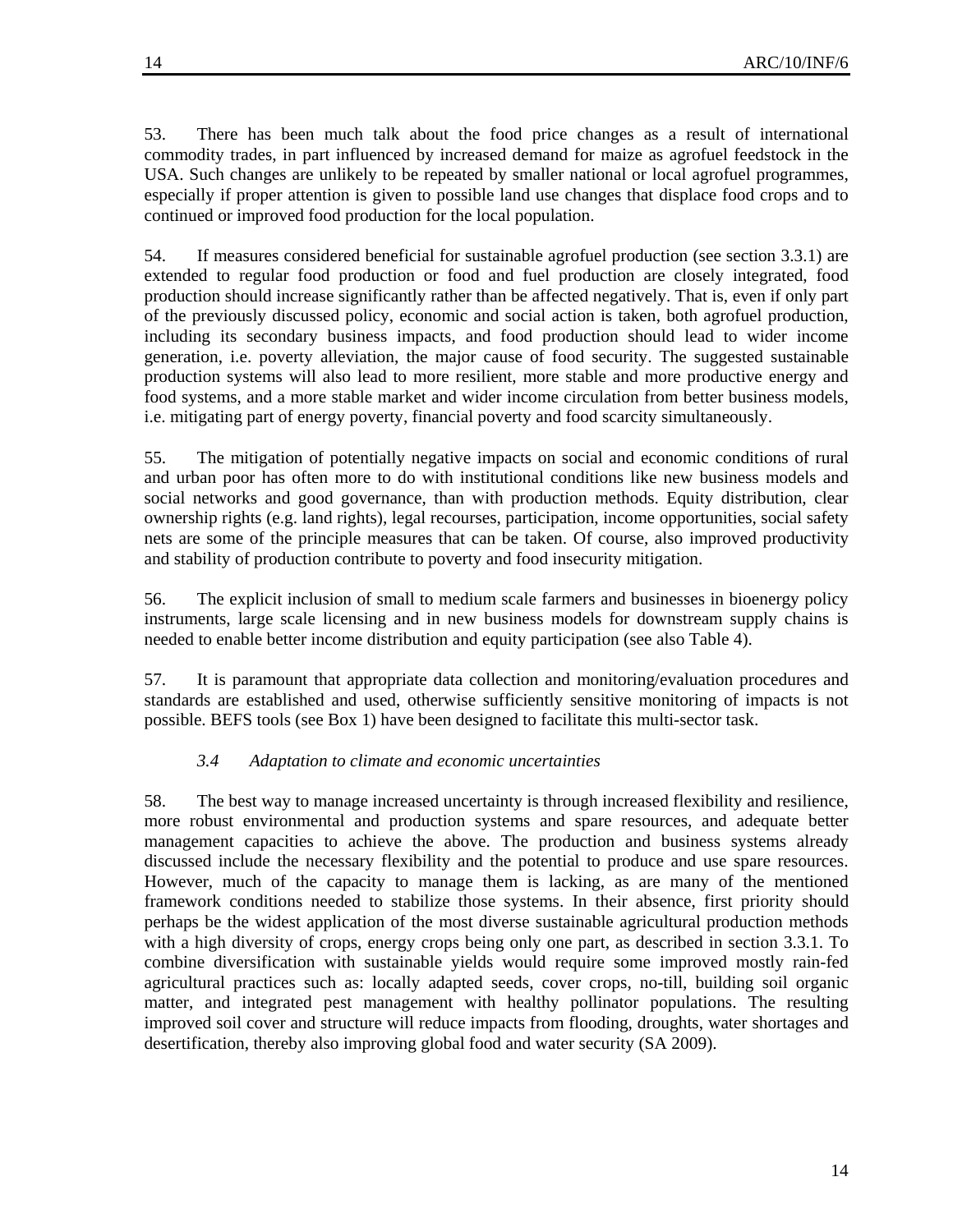59. Similarly to more holistic land management, more holistic economic and social management also creates more resilience in social systems that can withstand or "weather" highly variable or more extreme climate and economic conditions. A combination of traditional cultural elements and "new economic" thinking (NEF 2009) is likely to be most successful.

60. Carbon trade is a recent development whose benefits (or not) are still discussed. It may in the future, together with REDD mechanisms, open new financial support strategies for carbon and environment friendly production systems for bioenergy and other agricultural products. The compensation payments may in the future help to reduce certain economic or social uncertainties. More direct and more reliable though will be different business and economy models similar or the same as those mentioned under mitigation.

# **IV. Why agrofuels in Africa**

61. Setting goals or deciding the purpose of a bioenergy programme is of crucial importance, but easier said than done. A large number of people, businesses and institutions across many disciplines are involved in creating the goal and then in building the road to get there. Therefore the vision and the goals need to be clear, have a time frame, be communicated and inclusive, i.e. developed with all and including all in the benefits. It also serves as a benchmark against which to measure progress.

62. The different stakeholders will see different goals and pathways; that is the nature and strength of their sectoral characters and some of these may be conflicting. Unifying these goals into a common purpose without loosing their individualities is the first step and needs to be revisited periodically to maintain strength,

### **Box 1 Bioenergy, Food Security and the Environment**

The impact of large scale bioenergy development on access to food (e.g. increased food prices) and food production (land competition) and thus on food availability (including also equitable or functional markets) was one of the main concerns, next to increased pressure on already largely reduced and sometimes even threatened environmental services. Since this latest wave of interest in bioenergy, FAO has been working to 1. mainstream food security concerns into bioenergy strategies (BEFS 2009) and 2. make available information and tools to facilitate the inclusion of food security and environment concerns in policy making and investment decisions (BEFS 2009, BIAS 2009, UN-Energy 2010).

The BEFS and BIAS projects established analytical frameworks for the analysis of the food security and bioenergy nexus and the evaluation of impact on environmental resources and services, respectively. BEFS also implemented a complete analysis with trained partners in Tanzania, Peru and Thailand, whereas BIAS tested a partial application of its framework on sugar cane ethanol production in Tanzania and evaluated the greenhouse gas balances of Sweet Sorghum bioethanol production. The analysis in Tanzania was performed on Cassava, sugar cane, palm oil, Jatropha, sweet Sorghum and sunflower with maize, cassava ad rice as the most important food security crops.

The BEFS framework provides powerful tools to generate information based on evidence, analysis and evaluation necessary to underpin policy by analyzing two key elements:

- Feasibility of producing bioenergy (potential areas, technical and competitive viability, integration of smallholders - Where? and How?)
- Viability in view of food security and the national economy (bioenergy contribution to: economic growth, poverty reduction, agricultural markets, household level food security and vulnerability, land competition for food, identification of tradeoffs - impacts on policy, economy and households?)

Finding reliable indicators that can be measured with limited human and financial resources is not an easy task and is receiving considerable global attention (GBEP, RSB, BEFS and World Bank). It is expected that these will soon be translated into standards that allow the management and evaluation of sustainability of production methods and whole supply chains, whether certified or not.

Future market conditions as well as resource limitations will perhaps sooner than later require the reliable application of such standards to bioenergy, industrial and food crops. Just in case, following the most sustainable practices will not only safeguard future human and natural resources but also assure early market advantages in a more socially and environmentally conscious world.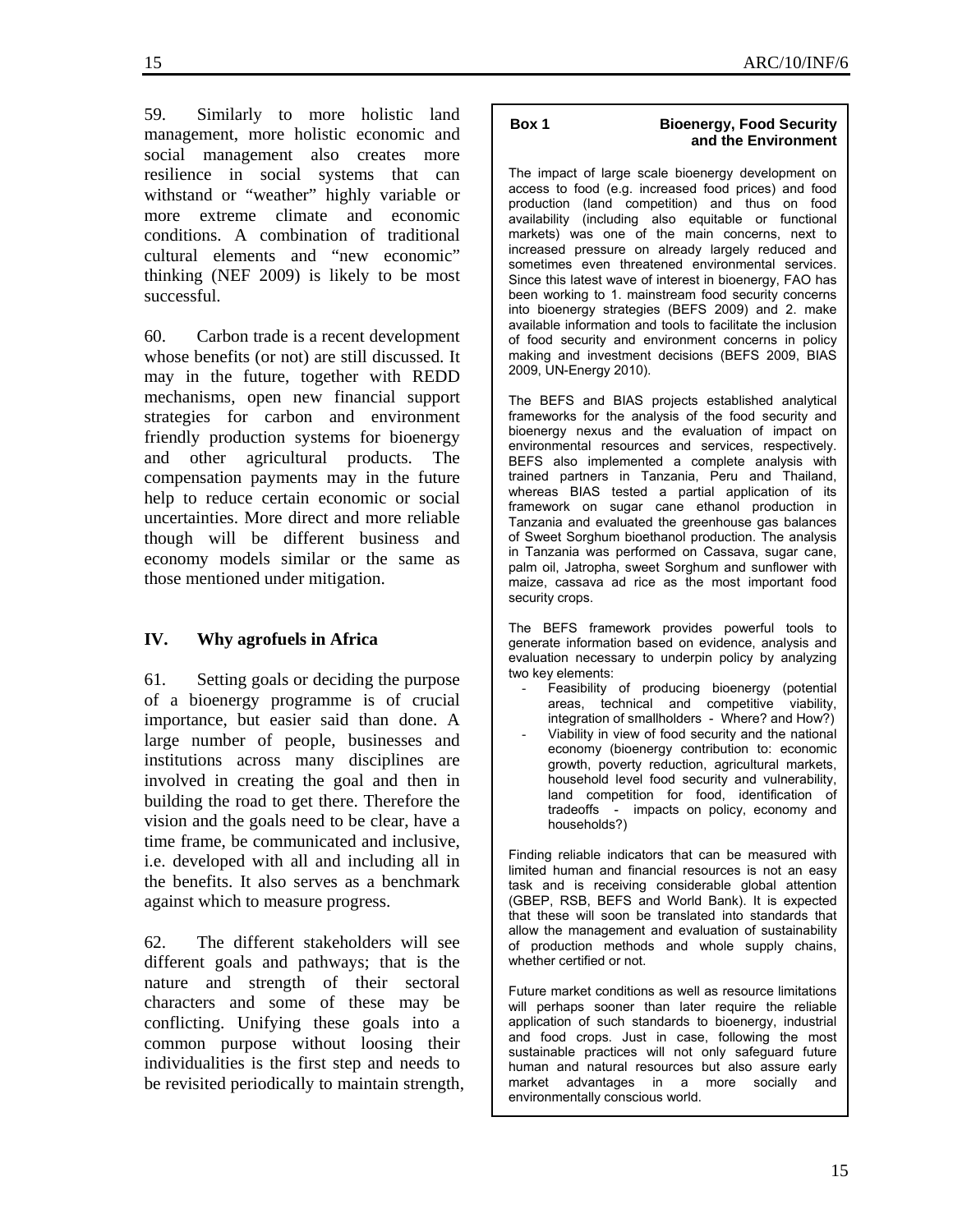motivation, dedication and a direction to the programme.

63. Bioenergy development cannot solve all problems and do everything, but it can be an important element to support many different goals and be a catalyst for inter/multi-disciplinary collaboration. This process can already be observed in many countries where perhaps for the first time a number of different ministries talk to each other for collaboration and even other stakeholders are involved. Similar processes can be observed between national and international business communities, civil society and government. It is a sign of our times and of the need to deal with the speed of developments, their interactive scale and immense knowledge requirements. The necessary flexibility and capacities can only be obtained through much broader pooling of resources than at anytime in the past.

64. The nature of bioenergy is in part an engine for rural development (as energy is a basic requirement), in part a synthesizer of different interests (need of cross-sector collaboration), in part an attractant for finance (fulfills very basic need, is versatile, storable and transportable) and is also part of several sectors: agriculture, environment, trade, transport and energy and therefore also policy.

65. Thus a higher level goal of developing bioenergy could well be the development of this collaboration, and the resulting pooling of a community's, nation's or region's strength for bringing well-being to all its members. At the global international level there is GBEP, UN-Energy, Roundtable on Sustainable Bioenergy (RSB) and many private initiatives. At national level, the collaboration between government and all of its constituents should decide.

66. The following visions could provide guiding principles for bioenergy policy development in African countries (COMPETE 2009)

- Rural development and improved livelihoods for the rural population in African countries;
- Increased energy access and income generation opportunities;
- Successful transition from traditional biomass to modern biomass;
- Sustainable large-scale production of biofuels involving communities, smallholders, cooperatives and local enterprises;
- Support to rural production and marketing of bioenergy;
- Reduced dependence on imported expensive fossil fuels;
- Achievement of the Millennium Development Goals (MDG).

67. The road towards this vision benefits differently from different fuel types, crop choices, production systems, business models, policy, legal and regulatory conditions, biophysical and social conditions. To work out the optimum combinations, conditions, potentials and needs, the FAO BEFS and BIAS projects (BEFS 2009, BIAS 2009) as well as other initiatives have worked out guidelines for decision makers. Considerable amounts of data are necessary to feed this decision making process. Careful prior assessment and later monitoring and evaluation are essential for project success and assuring fulfillment of the many requirements and expectations (goals?) attached to bioenergy development.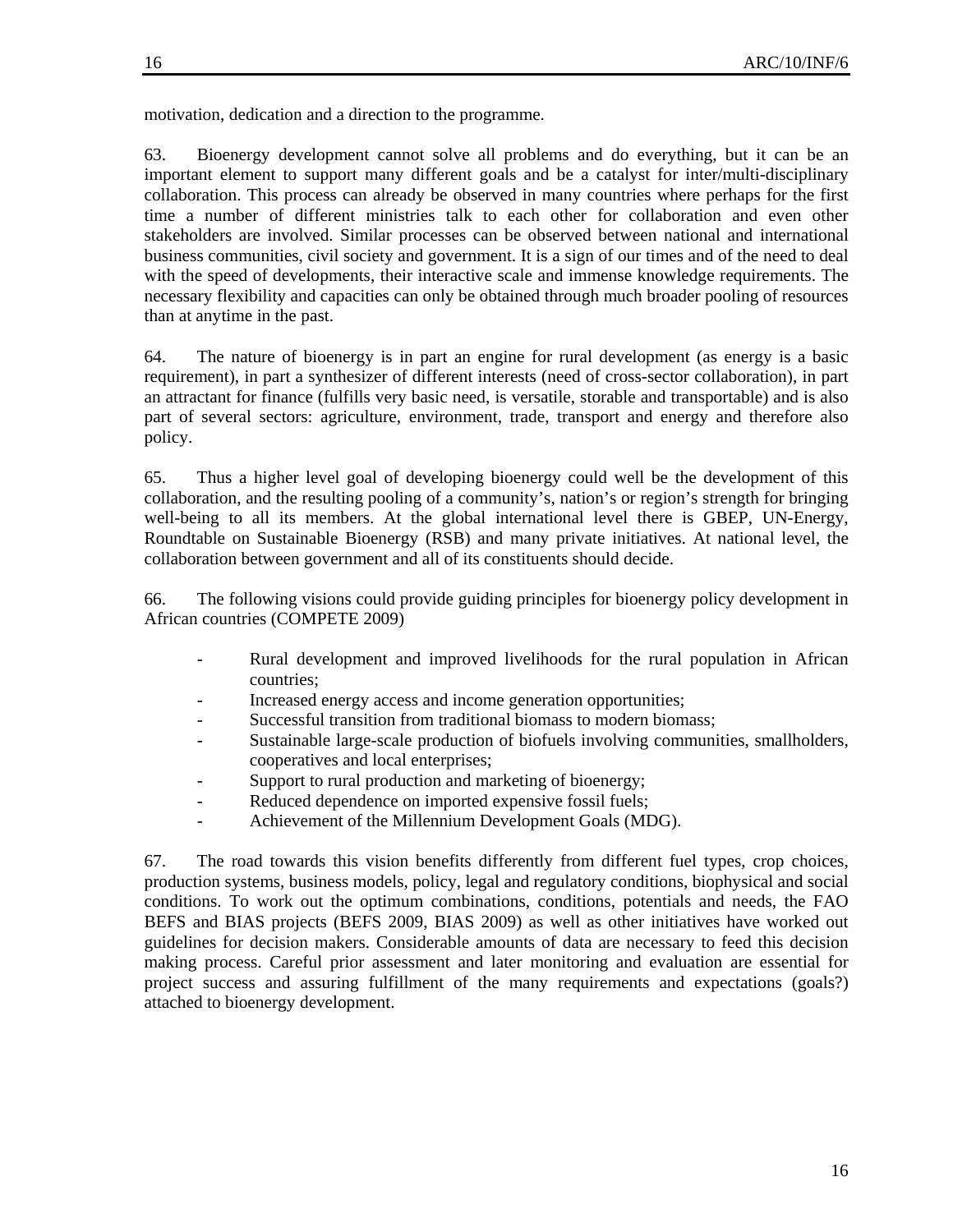# **V. What is needed now?**

68. The outlook for bioenergy development in Africa is different from that of other regions, because traditional biomass use is likely to increase in importance and the prospects for liquid biofuel developments on a wider base remain very unclear (WB 2010). Thus any development programme and particularly an integrated energy programme needs to include measures to improve sustainability of traditional biomass use or measures to substitute it.

69. Agrofuel programmes will have to partially aim at reducing traditional biomass use and policy strategies have to be developed jointly across sectors (agriculture, forestry, environment, rural and small business development, finance, child and adult education). Dedicated cookstove programmes are an essential part of any such initiative.

70. Although agricultural land is still abundant in Africa, there are limitations to its use based on cultural, climatic, environmental and political conditions. To protect some of these conditions (environmental and cultural) and overcome the other conditions (climatic and political) land use planning and land access regulation is a priority. The latter is mired with special interests, hazy legal interpretations and parallel, often conflicting, traditional and legal land tenures. This situation needs to improve dramatically if increased value creation from bioenergy development and investment keep on growing. Otherwise it will be difficult if not impossible to assure more fairness in equity and income distribution.

71. Another challenge, one of creative innovation, is that of establishing a variety of new ethically and socially responsible business models, using different economic parameters and profitably match them with the most advanced ecological farming systems in an environment of extreme financial poverty, low health and declining basic farming knowledge. Relying on strong basic traditional values and social networks may be just a good foundation for such innovation.

72. Box 2 describes some of the main points that need to be addressed with programme activities. The guiding principles below draw on the final COMPETE Declaration and several years of discussions, workshops and papers to orient policy formulation for sustainable biofuel production (from COMPETE 2009):

- Aim for clear, longterm, stable policies that encourage sustainable bioenergy development at many scales and by local people for local people
- Interlink bioenergy goals, policies and actions with those of other sectors like trade, economy, agriculture, energy, environment, and climate change
- Participatory work through committees and task forces to faster generate inclusive policy and business strategies
- Determine and clearly state and communicate the objective(s) and regulatory requirements for national biomass use, e.g. energy security, electricity provision, rural development, transport requirements, job creation
- Develop national sustainability standards in collaboration with international organizations such as the Roundtable on Sustainable Biofuels (RSB)
- Seek responsible economic investment, payments for environmental services (CDM and REDD) and north-south and south-south cooperation
- Determine land use and land use change after thorough scientific and practical analysis
- Establish or recreate a regulatory and institutional framework that can regulate and provide incentives for development and growth of a sustainable biofuels industry.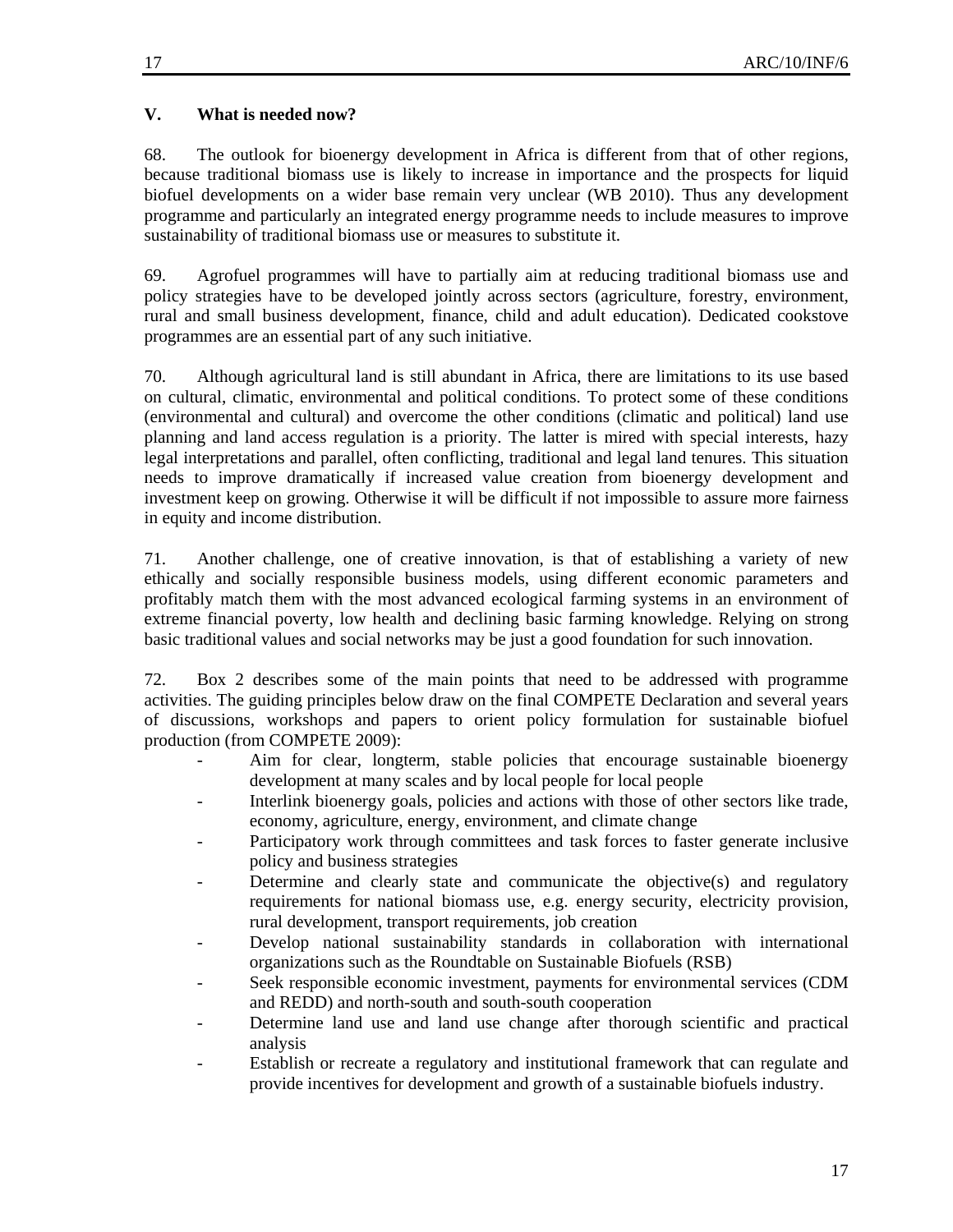- Identify and facilitate new, inclusive sustainable business models suitable for the African framework conditions
- Prioritize national market needs and observe global market developments for: accessibility infrastructure development, standards, fair trade and environmental labeling
- Set regulatory requirements for the use of traditional environmental tools such as strategic environmental assessment to review policies, plans and programmes related to biofuels and to enhance and enforce environmental and social impact assessment
- Create conditions for wider application of sustainability objectives beyond biofuel production to general development for the local area and region including social, economic and environmental considerations (possibility to link with MDGs).

73. The challenge is that the demanded fair benefit distribution requires new economic models, new business structures and ethics, holistic (care of all elements) farming practices and a supportive stabilizing policy and institutional framework with well educated, informed and empowered people. A daunting task, but one that promises much better results and to be less costly in lives and dollars than continuing with business as usual, the end result of which we can easily foresee.

> Box 2 **Key Programme Actions** 1) Africa has land available to support biofuel production, but availability varies widely from one region and country to another and competing uses need to be considered. Where land is available, it is important to ascertain that biofuels are the most appropriate land use and will provide greater benefits to the current land users and owners. 2) The land rights and resource rights of indigenous people and disadvantaged groups need to be protected. No land should be allocated without adequate provisions for ensuring existing land users capture benefits from biofuels and without free, prior and informed consent. Such practices have proven extremely difficult to operationalise in practice (Freeman *et al*. in press). 3) Africa has huge potential for agricultural intensification. Intensified bioenergy initiatives should also activate other agricultural activities. A key concern is why this is not occurring with food crops, which almost always are more valuable than fuel crops and should be a first priority. 4) Biofuels in Africa must be for Africa's benefit. Africa must not be used to meet global biofuel demand unless the development has social and economic benefits for Africa. For instance, African countries should be fuel self-sufficient before they export excess feedstock for international use. Policies should also support production models with greater gains for smallholder producers. 5) Biofuel projects must balance local and national benefits. Economic or production efficiency might have to be forfeited to maximize local benefit, for instance through small local processing rather than large central processing. 6) Deforestation and loss of biodiversity remain key concerns. Checks and balances are needed to protect against both social and environmental bad practices. 7) A national cap on land available, a set of land allocation criteria for biofuels and monitoring systems to ensure these standards are respected need to be developed in each country to limit food-fuel conflicts, ensure social sustainability, and keep biodiversity loss within acceptable limits. 8) The implications of second generation biofuel technologies need to be considered as they may affect the economics of first generation projects in the future. (Cifor 2009)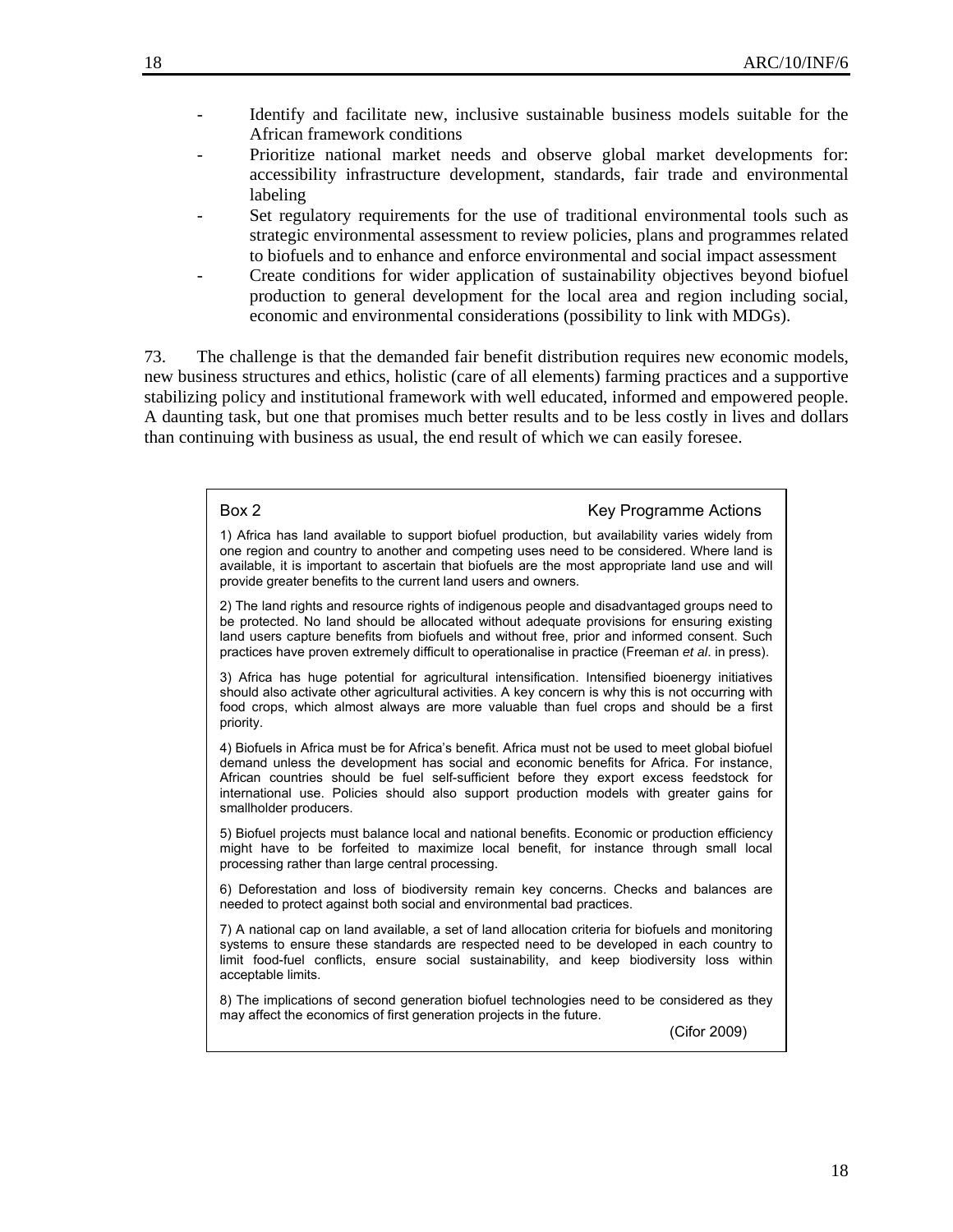# **VI. Conclusions**

74. It is quite clear, from common sense and scientific studies, that business as usual, including bioenergy, will neither solve our carbon limitations (energy resource depletion and CO2 release into the atmosphere) nor will it bring about economic changes for alleviating poverty and food insecurity. Thus thinking only in terms of bioenergy development as another means to reduce fossil fuel dependency or GHG reductions will not lead to any sustainable development nor will it leave enough of a positive social impact to aid in poverty reduction or related food insecurities, less still in view of pending production stresses resulting from climate variability.

75. When focusing on bioenergy as a means of improving natural resource use (improving soil, water and biodiversity resources) and as an opportunity to reduce rural and possibly also urban poverty, then bioenergy programmes will take on shapes and contents which may contribute to increased resilience and productivity in African agriculture and thus in the livelihood support of still the largest portion of Africa's population, the rural communities and farmers. The multiplier effect shows it may make a lot of national economic sense to invest in small scale bioenergy development.

76. Sustainable (rural) development is no small task, to be clear, particularly under current economic trends, but one that can be tackled with clear and visionary leadership. In this the African continent faces a more challenging, but also a more rewarding opportunity.

77. There is an unbreakable link between adapting to climate change, poverty reduction and access to food and energy; neither can be solved without the other. To approach solutions, systemic change and new development models need to be implemented. They have been tried and, by their nature, they need further experimentation. The risk of not experimenting is guaranteed failure at national and global scale.

*'A new model of development is called for, one in which strategies to increase human resilience in the face of climate change and the stability of ecosystems are central. It calls for a new test for every policy and project, in which the key question will be, "Are you increasing or decreasing people's vulnerability to the climate?" Above all, the challenge calls for a new flexibility and not a one-size-fits-all approach to development. Just as an investment portfolio spreads risk by including a variety of stocks and shares, so an agricultural system geared to manage the risks of changing climate requires a rich diversity of approaches in terms of what is grown, and how it is grown.'* 

Simms A. (2005)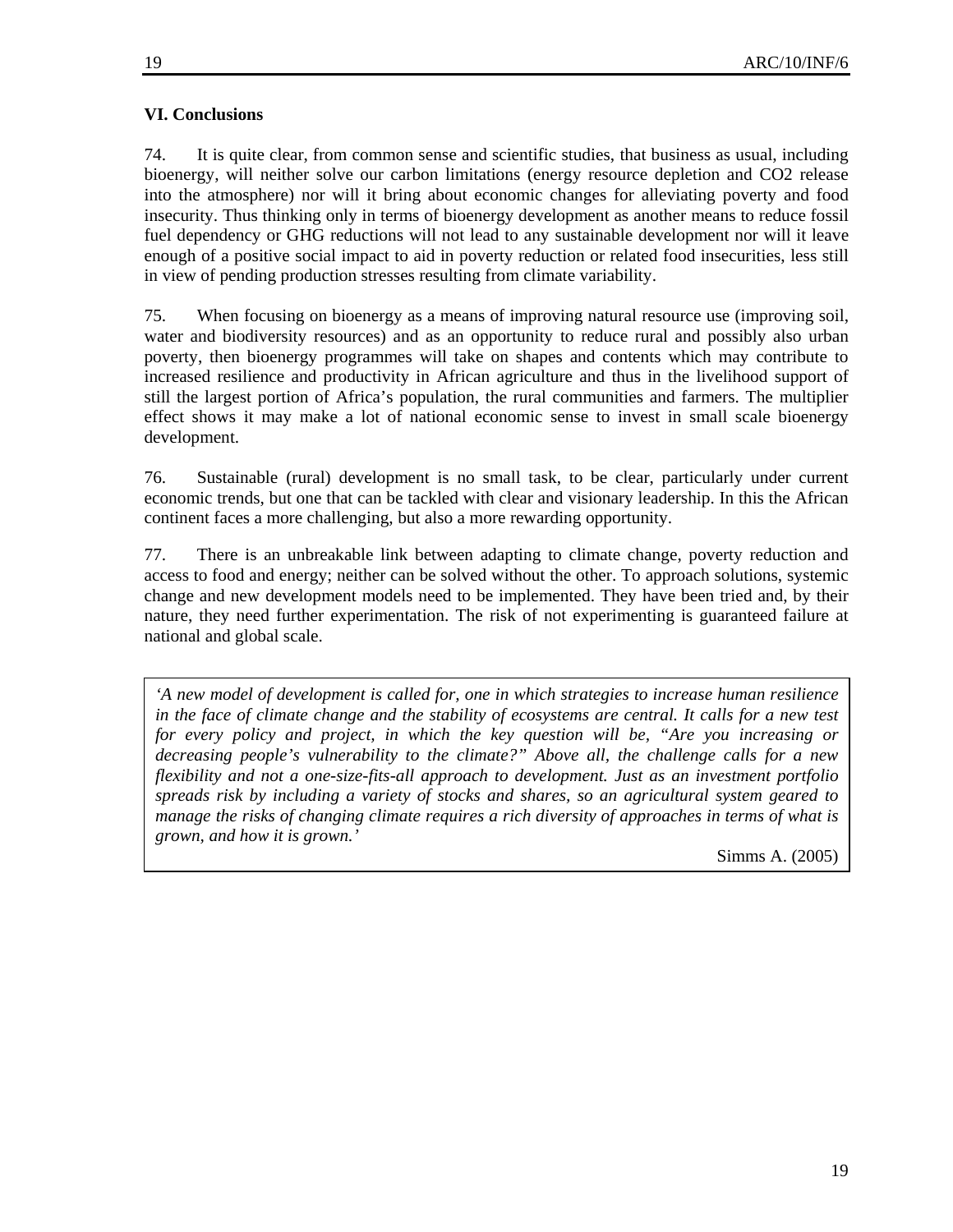# *References*

Arndt *et al*. 2008. Arndt, C., Benfica, R., Tarp, F., Thurlow, J. and Uaiene, R. 2008. Biofuels, poverty, and growth: A computable general equilibrium analysis of Mozambique. IFPRI Discussion Paper 803.

BEFS 2009. FAO Bioenergy and Food Security project (BEFS)**.** Mainstreaming Food Security Concerns into Bioenergy Assessments**.** http://www.fao.org/bioenergy/foodsecurity/befs/en/

BIAS 2009. FAO Bioenergy Environmental Impact Assessment Framework, Tools & Guidelines (BIAS). In progress.

CIFOR 2009. Maltitz von G., Haywood, L., Mapako, M., Brent, A.. Analysis of opportunities for biofuel production in sub-saharan Africa. CIFOR Environment Brief, June 2009 pp.16 http://www.cifor.cgiar.org/Knowledge/Publications/Detail?pid=2798

COMPETE 2008. Otto M. Sustainable Development Pathways for Bioenergy Production in Proceedings of the International Conference and Policy Debate on 'Bioenergy Sustainability Schemes - An African Perspective' 16-19 June 2008 in Arusha, Tanzania, p. 19-21 http://www.compete-bioafrica.net/events/events2/competeevents.html#mali

COMPETE 2009. Third Periodic Activity Report ANNEX 3-3-2: Policy guidance note on integrating and rewarding sustainability good practice. *www.competebioafrica.net/sustainability/COMPETE-WP3-D3.3%20Policy%20Guidance%20Note-Final.pdf*

COMPETE 2009b. Third Periodic Activity Report ANNEX 4-3-2: Report on promotion of knowledge transfer and joint ventures. *www.compete-bioafrica.net/.../COMPETE-WP4-EUBIA-PromotionKnowledgeTransfer-Final-091211.pdf*

Cotula, L. Vermeulen S. 2009. 'Land Grabs' in Africa: Can the Deals Work for Development? IIED Briefing Papers pp.4 http://www.iied.org/pubs/display.php?o=17069IIED&n=1&l=273&c=land

Cotula, L; Vermeulen, S. Leonard, R. and Keeley, J. 2009. Land grab or development opportunity? Agricultural investment and international land deals in Africa. IIED/FAO/IFAD, London/Rome. http://www.iied.org/pubs/display.php?o=12561IIED&n=3&l=5&k=Land%20grab

DEA 2007. Development and Energy in Africa, Literature Survey Report, Intelligent Energy – Europe (IEE), Contract no. EIE/04/201/s07.43094 by RISO, Denmark, p.12, pp.53

FAO 2001. Reform of Fiscal Policies in the Context of National Forest Programmes in Africa. Forest Finance Working Paper FSFM/MT/01, Rome.

FAO 2004. Food and Agriculture Organization of the United Nations, *Unified Bioenergy Terminology – UBET*. http://www.fao.org/DOCREP/007/j4504E/j4504e00.htm

FAO 2008. Diversity of Experiences, understanding change in crop and seed diversity. http://www.fao.org/docrep/010/ai502e/ai502e00.htm

FAO 2009. African Forests and Wildlife: Response to the Challenges of Sustainable Livelihood Systems. African Forestry and Wildlife Commission 22-26 Feb. 2010. FO:AFWC/2010/4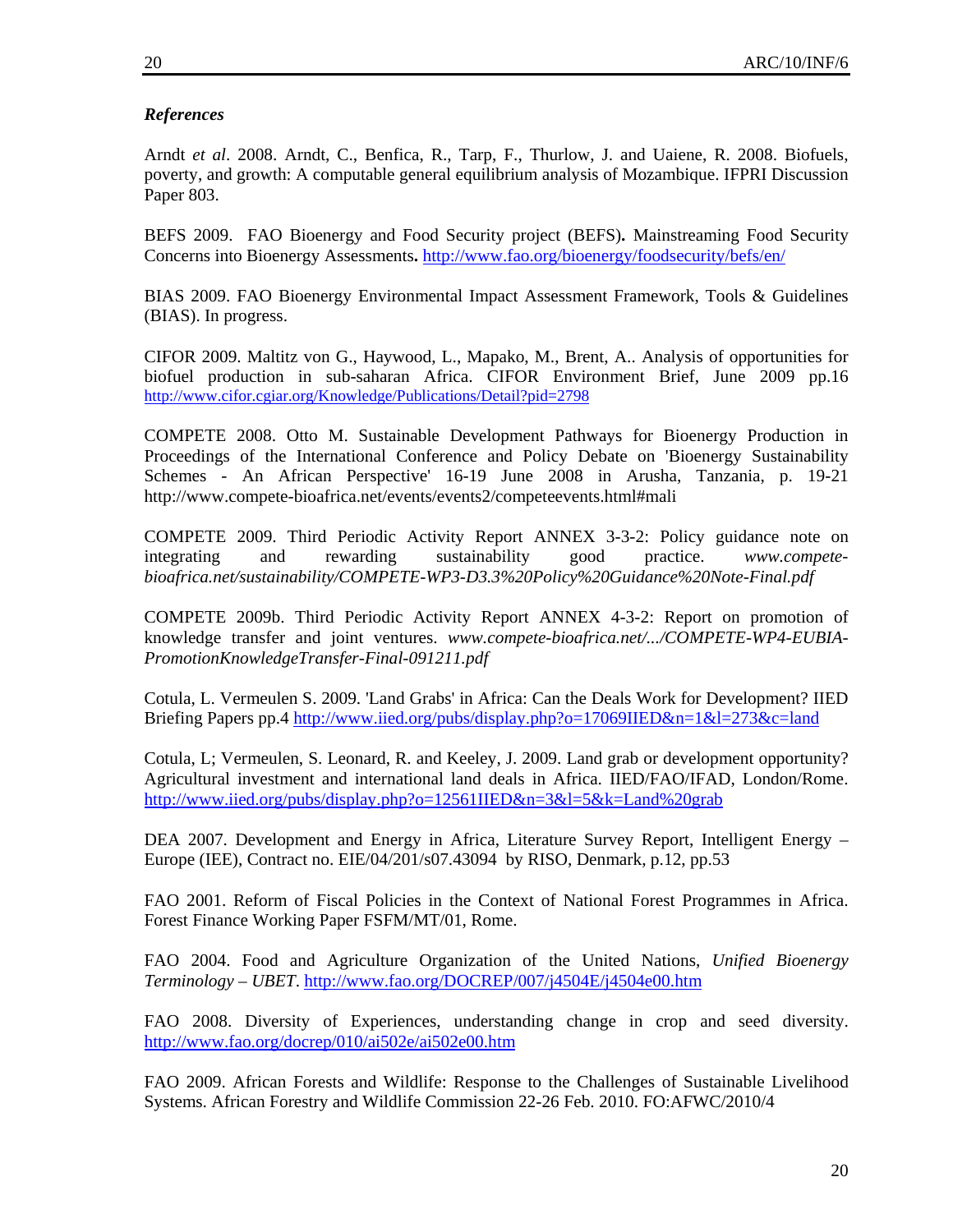ftp://ftp.fao.org/docrep/fao/meeting/018/ak900e.pdf

FAO 2009b. FAO/UNEP/IIED/GTZ/SNV/GVEP/PISCES/Practical Action. Joint Key messages: How to design, implement and replicate sustainable small-scale livelihood-oriented bioenergy initiatives. Rome Oct. 28 – 29, 2009

ftp://ext-ftp.fao.org/nr/data/NRC/TC%20on%20small%20scale%20bioenergy/Key%

FAO 2009c. Assessment of energy and greenhouse gas inventories of Sweet Sorghum for first and second generation bioethanol.

http://www.fao.org/forestry/foris/data/nrc/SweetSorghumGHGIFEU2009.pdf

FAO 2009d. Niggli, U., Fliessbach, A., Hepperly, P., Scialabba, N. 2009. Low Greenhouse Gas Agriculture: Mitigation and Adaptation Potential of Sustainable Farming Systems (2009) ftp://ftp.fao.org/docrep/fao/010/ai781e/ai781e00.pdf

GVEP 2009. Cookstoves and Markets: Experiences, Successes and Opportunities. Eds. Kavita Rai and Jeveta McDonald. GVEP International. http://www.gvepinternational.org/news/139/

Hagan, E. 2007. Biofuels assessment report, ECOWAS subregion, AU/Brazil/UNIDO biofuels seminar in Africa. 30 July–1 August 2007 Addis Ababa, Ethiopia. http://www.unido.org/fileadmin/user\_media/Services/Energy\_and\_Climate\_Change/.../70710\_Biof uels ECOWAS Dr. Ben Hagan.ppt

IEA 2006. World Energy Outlook 2006, OECD/IEA, Paris, France

IIED 2009. Biofuels in Africa: growing small-scale opportunities. IIED Briefing – Business models for sustainable development http://www.iied.org/pubs/display.php?o=17059IIED

Maltitz, von G. P. and Brent, A. 2008. Assessing the biofuel options for Southern Africa. Science real and relevant: 2nd CSIR Biennial Conference, Pretoria, 17-18 November 2008: 16. http://hdl.handle.net/10204/2579

Mayne R 2006. Causing Hunger: an overview of the food crisis in Africa. Oxfam Briefing Paper 91, July 2006. Oxford: Oxfam International. http://www.oxfam.org.uk/what\_we\_do/issues/conflict\_disasters/bp91\_hunger.htm

Murray L. and V. Orindi 2005. Adapting to climate change in East Africa: a strategic approach. Gatekeeper Series 117, IIED, London

NEF 2009. Pachauri, R., Daly, H., Maathai, W., Max-Neef, M., Ghosh, J., Woodward, D.. Other Worlds are possible, human progress in an age of climate change. New Economics Foundation (NEF) pp.68 http://www.neweconomics.org/publications/other-worlds-are-possible

OECD 2009. African Economic Outlook 2009. OECD, Paris, France

Practical Action 2008. Small Scale Bioenergy Initiatives: Brief description and preliminary lessons on livelihood impacts from case studies in Asia, Latin America and Africa. Study prepared for FAO and PISCES. http://www.fao.org/docrep/011/aj991e/aj991e00.htm